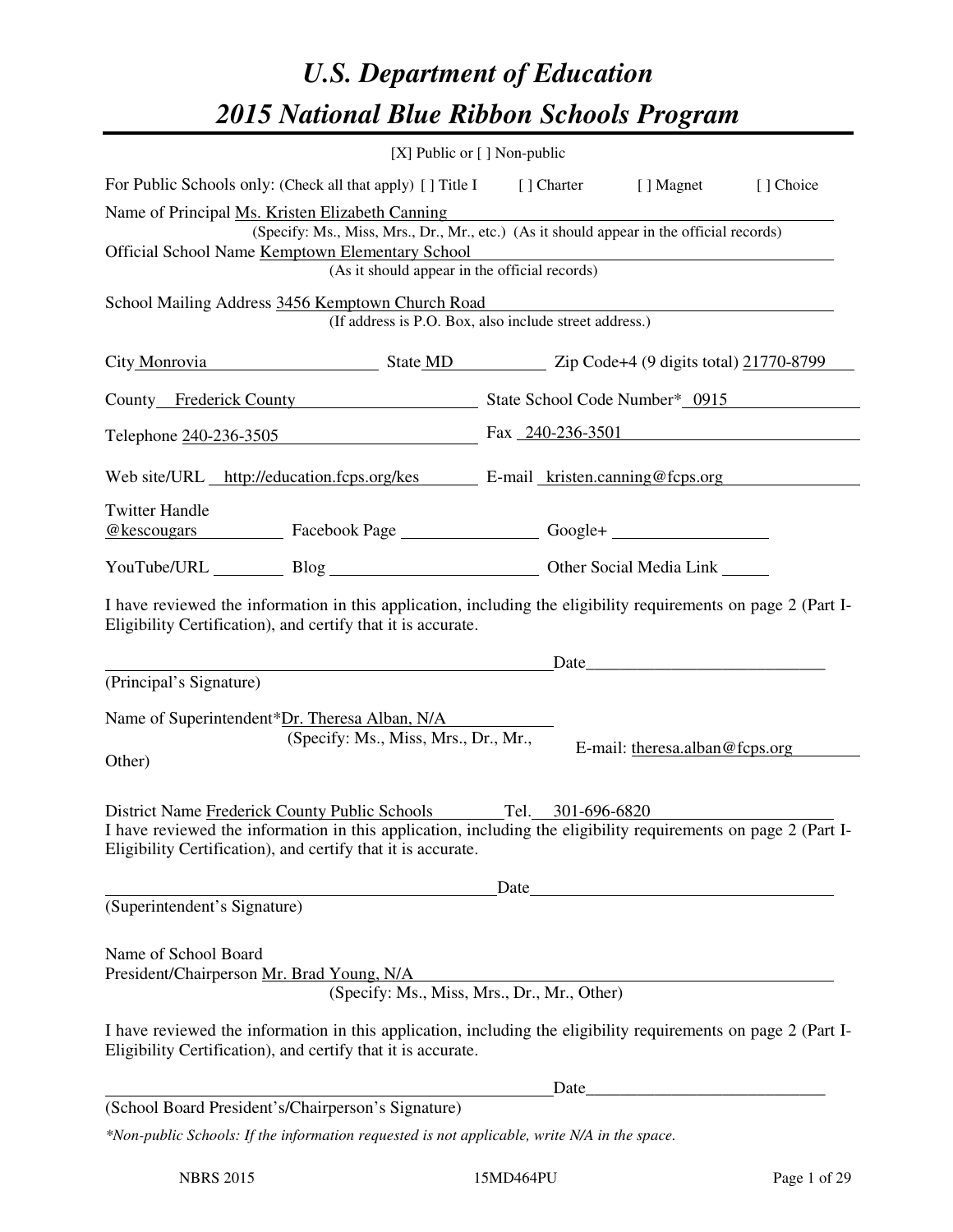#### **Include this page in the school's application as page 2.**

The signatures on the first page of this application (cover page) certify that each of the statements below, concerning the school's eligibility and compliance with U.S. Department of Education and National Blue Ribbon Schools requirements, are true and correct.

- 1. The school configuration includes one or more of grades K-12. (Schools on the same campus with one principal, even a K-12 school, must apply as an entire school.)
- 2. The school has made its Annual Measurable Objectives (AMOs) or Adequate Yearly Progress (AYP) each year for the past two years and has not been identified by the state as "persistently dangerous" within the last two years.
- 3. To meet final eligibility, a public school must meet the state's AMOs or AYP requirements in the 2014-2015 school year and be certified by the state representative. Any status appeals must be resolved at least two weeks before the awards ceremony for the school to receive the award.
- 4. If the school includes grades 7 or higher, the school must have foreign language as a part of its curriculum.
- 5. The school has been in existence for five full years, that is, from at least September 2009 and each tested grade must have been part of the school for the past three years.
- 6. The nominated school has not received the National Blue Ribbon Schools award in the past five years: 2010, 2011, 2012, 2013, or 2014.
- 7. The nominated school has no history of testing irregularities, nor have charges of irregularities been brought against the school at the time of nomination. The U.S. Department of Education reserves the right to disqualify a school's application and/or rescind a school's award if irregularities are later discovered and proven by the state.
- 8. The nominated school or district is not refusing Office of Civil Rights (OCR) access to information necessary to investigate a civil rights complaint or to conduct a district-wide compliance review.
- 9. The OCR has not issued a violation letter of findings to the school district concluding that the nominated school or the district as a whole has violated one or more of the civil rights statutes. A violation letter of findings will not be considered outstanding if OCR has accepted a corrective action plan from the district to remedy the violation.
- 10. The U.S. Department of Justice does not have a pending suit alleging that the nominated school or the school district as a whole has violated one or more of the civil rights statutes or the Constitution's equal protection clause.
- 11. There are no findings of violations of the Individuals with Disabilities Education Act in a U.S. Department of Education monitoring report that apply to the school or school district in question; or if there are such findings, the state or district has corrected, or agreed to correct, the findings.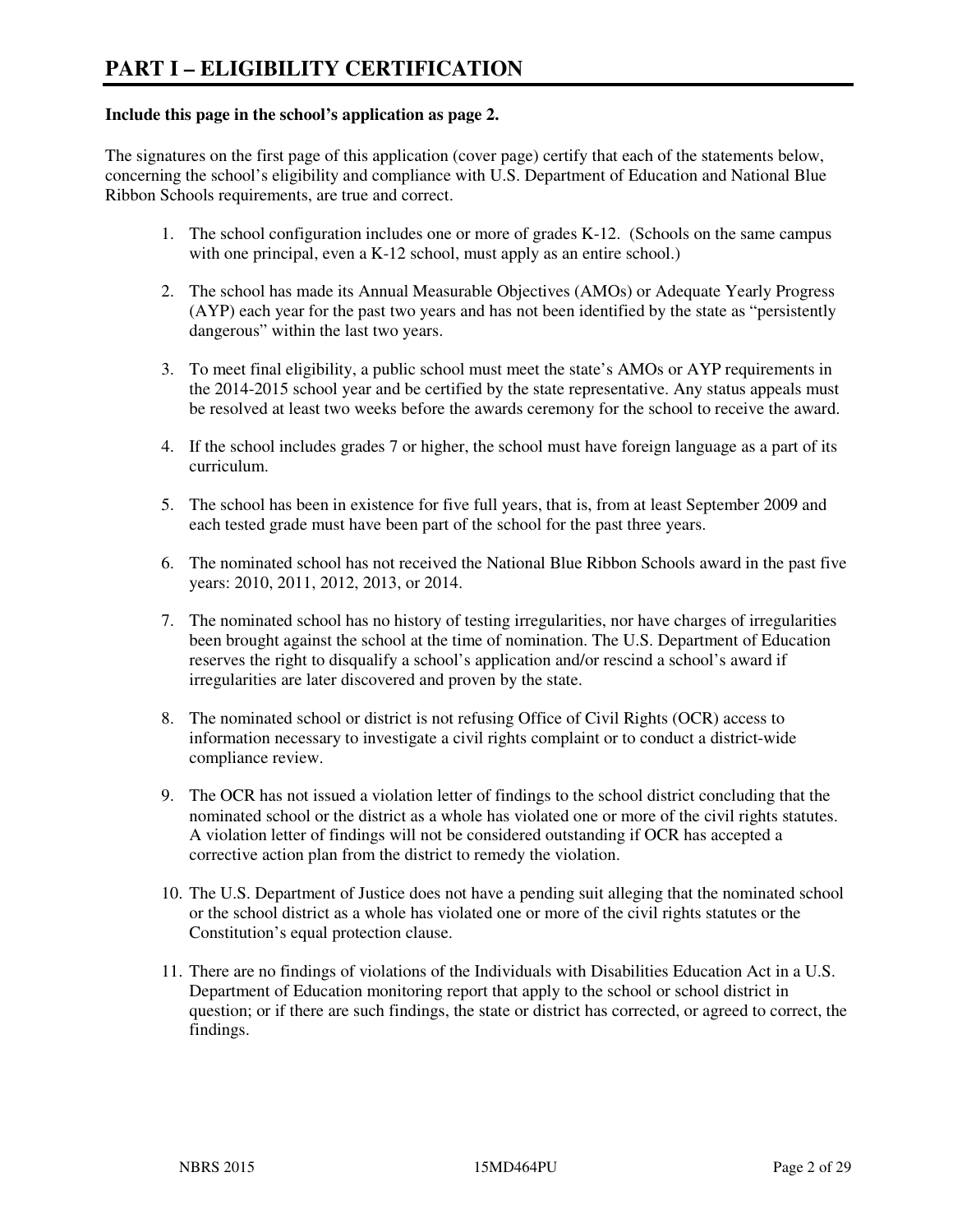# **PART II - DEMOGRAPHIC DATA**

#### **All data are the most recent year available.**

**DISTRICT** (Question 1 is not applicable to non-public schools)

| Number of schools in the district<br>(per district designation): | 36 Elementary schools (includes K-8)<br>13 Middle/Junior high schools<br>10 High schools |
|------------------------------------------------------------------|------------------------------------------------------------------------------------------|
|                                                                  | $0 K-12$ schools                                                                         |
|                                                                  |                                                                                          |

59 TOTAL

**SCHOOL** (To be completed by all schools)

- 2. Category that best describes the area where the school is located:
	- [ ] Urban or large central city
	- [ ] Suburban with characteristics typical of an urban area
	- [X] Suburban
	- [ ] Small city or town in a rural area
	- [ ] Rural
- 3. 3 Number of years the principal has been in her/his position at this school.
- 4. Number of students as of October 1 enrolled at each grade level or its equivalent in applying school:

| Grade                           | # of         | # of Females     | <b>Grade Total</b> |
|---------------------------------|--------------|------------------|--------------------|
|                                 | <b>Males</b> |                  |                    |
| <b>PreK</b>                     | $\theta$     | $\boldsymbol{0}$ | 0                  |
| K                               | 27           | 21               | 48                 |
| 1                               | 26           | 23               | 49                 |
| $\boldsymbol{2}$                | 35           | 30               | 65                 |
| 3                               | 37           | 30               | 67                 |
| 4                               | 29           | 24               | 53                 |
| 5                               | 47           | 29               | 76                 |
| 6                               | 0            | $\theta$         | 0                  |
| 7                               | 0            | $\theta$         | 0                  |
| 8                               | 0            | 0                | 0                  |
| 9                               | 0            | 0                | 0                  |
| 10                              | 0            | 0                | 0                  |
| 11                              | 0            | 0                | 0                  |
| 12                              | 0            | 0                | 0                  |
| <b>Total</b><br><b>Students</b> | 201          | 157              | 358                |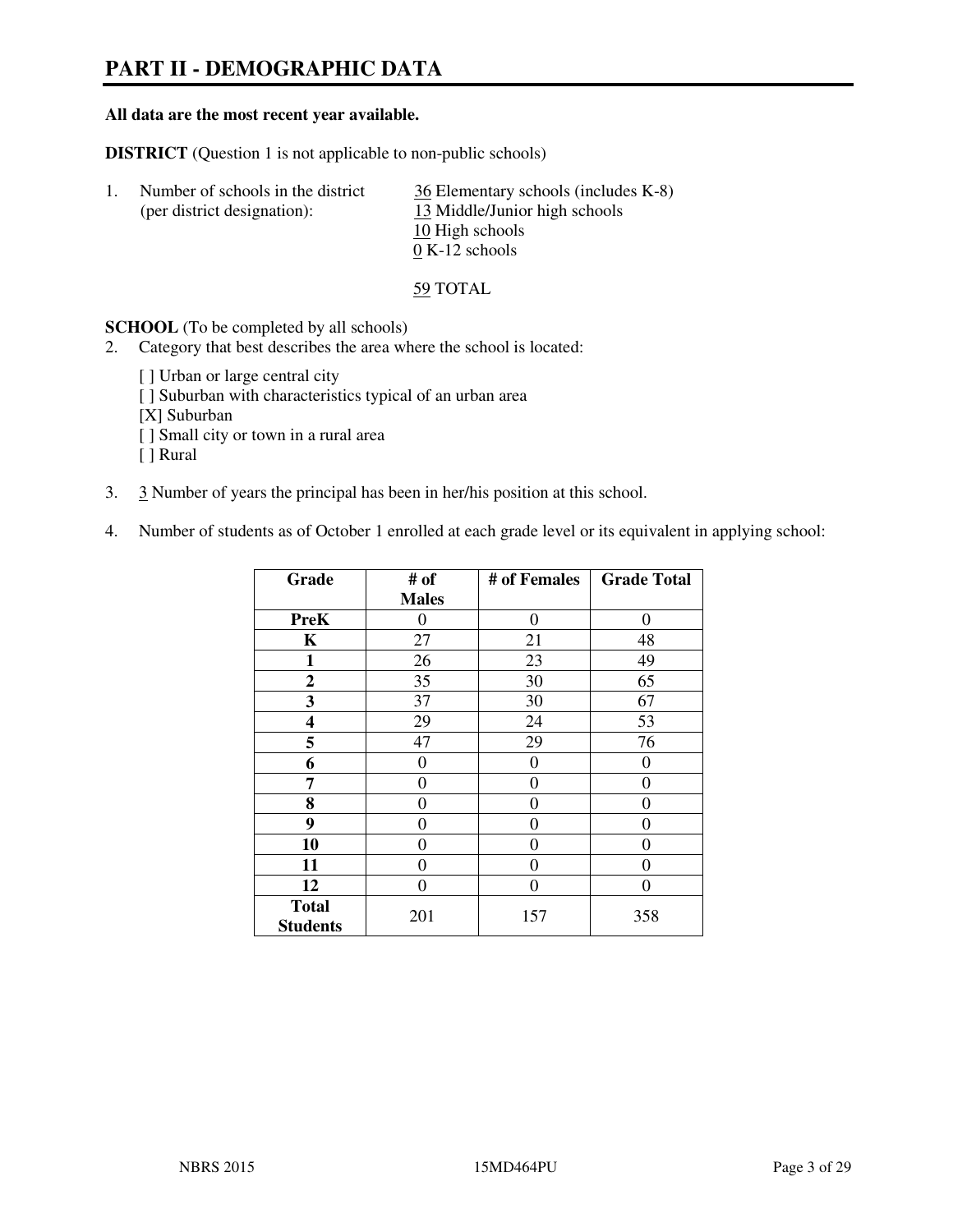5. Racial/ethnic composition of  $0\%$  American Indian or Alaska Native the school: 3 % Asian

 2 % Black or African American 6 % Hispanic or Latino 0 % Native Hawaiian or Other Pacific Islander 85 % White 4 % Two or more races **100 % Total** 

(Only these seven standard categories should be used to report the racial/ethnic composition of your school. The Final Guidance on Maintaining, Collecting, and Reporting Racial and Ethnic Data to the U.S. Department of Education published in the October 19, 2007 *Federal Register* provides definitions for each of the seven categories.)

6. Student turnover, or mobility rate, during the 2013 - 2014 year: 4%

This rate should be calculated using the grid below. The answer to (6) is the mobility rate.

| <b>Steps For Determining Mobility Rate</b>    | Answer |
|-----------------------------------------------|--------|
| $(1)$ Number of students who transferred to   |        |
| the school after October 1, 2013 until the    | 12     |
| end of the school year                        |        |
| (2) Number of students who transferred        |        |
| from the school after October 1, 2013 until   | 5      |
| the end of the school year                    |        |
| (3) Total of all transferred students [sum of | 17     |
| rows $(1)$ and $(2)$ ]                        |        |
| (4) Total number of students in the school as | 382    |
| of October 1                                  |        |
| $(5)$ Total transferred students in row $(3)$ |        |
| divided by total students in row (4)          | 0.045  |
| $(6)$ Amount in row $(5)$ multiplied by 100   |        |

# 7. English Language Learners (ELL) in the school:  $0\%$

Number of non-English languages represented: 1 Specify non-English languages: Spanish

1 Total number ELL

8. Students eligible for free/reduced-priced meals:  $9\%$ Total number students who qualify:  $\frac{33}{2}$ 

#### **Information for Public Schools Only - Data Provided by the State**

The state has reported that  $11\%$  of the students enrolled in this school are from low income or disadvantaged families based on the following subgroup(s): Students eligible for free/reduced-priced meals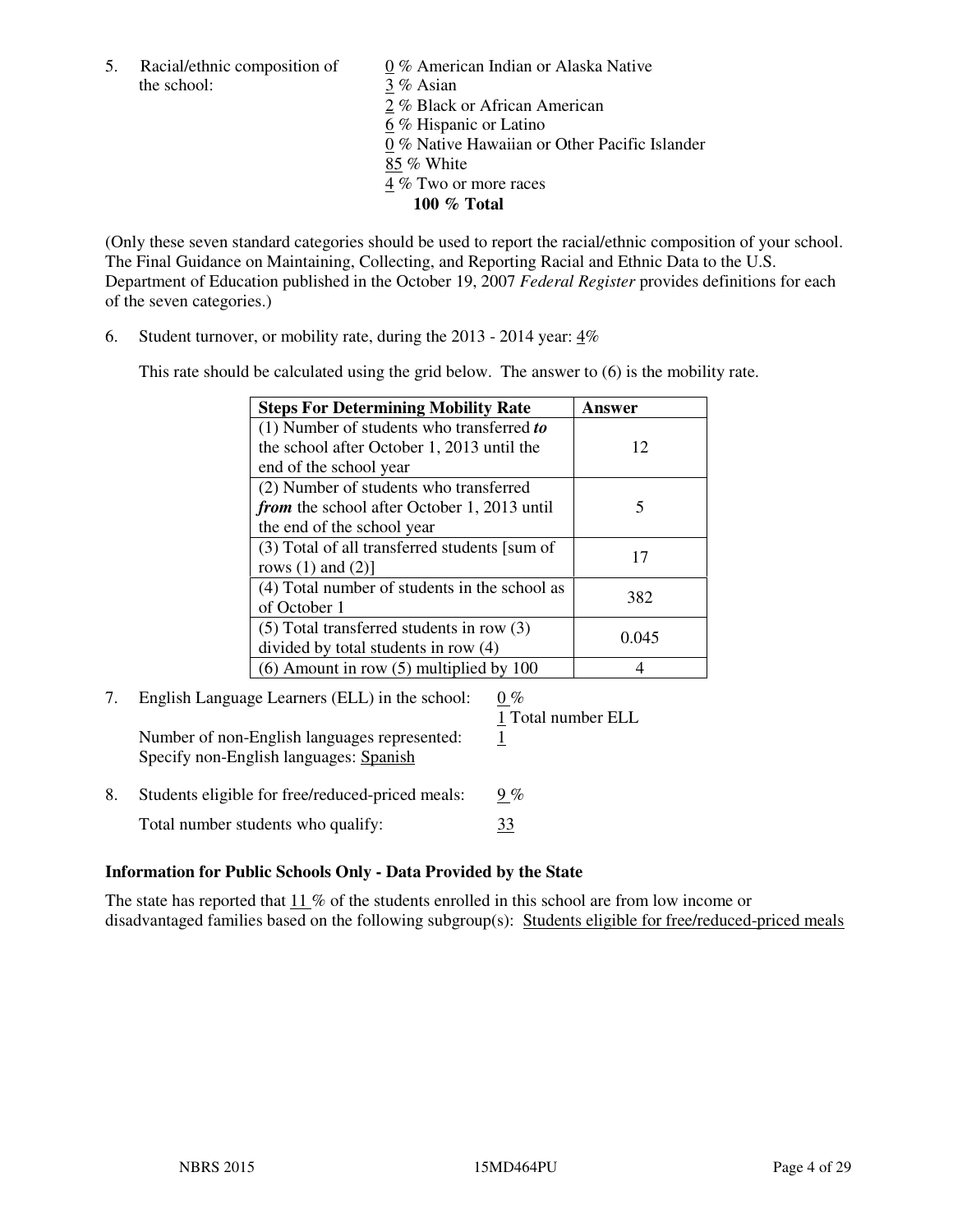29 Total number of students served

Indicate below the number of students with disabilities according to conditions designated in the Individuals with Disabilities Education Act. Do not add additional categories.

| 1 Autism                           | $Q$ Orthopedic Impairment               |
|------------------------------------|-----------------------------------------|
| 0 Deafness                         | 8 Other Health Impaired                 |
| 0 Deaf-Blindness                   | 5 Specific Learning Disability          |
| 0 Emotional Disturbance            | 14 Speech or Language Impairment        |
| $\underline{0}$ Hearing Impairment | 0 Traumatic Brain Injury                |
| 0 Mental Retardation               | 0 Visual Impairment Including Blindness |
| 1 Multiple Disabilities            | 0 Developmentally Delayed               |
|                                    |                                         |

10. Use Full-Time Equivalents (FTEs), rounded to nearest whole numeral, to indicate the number of personnel in each of the categories below:

|                                       | <b>Number of Staff</b> |
|---------------------------------------|------------------------|
| Administrators                        |                        |
| Classroom teachers                    | 18                     |
| Resource teachers/specialists         |                        |
| e.g., reading, math, science, special | 10                     |
| education, enrichment, technology,    |                        |
| art, music, physical education, etc.  |                        |
| Paraprofessionals                     | 8                      |
| Student support personnel             |                        |
| e.g., guidance counselors, behavior   |                        |
| interventionists, mental/physical     |                        |
| health service providers,             |                        |
| psychologists, family engagement      |                        |
| liaisons, career/college attainment   |                        |
| coaches, etc.                         |                        |
|                                       |                        |

11. Average student-classroom teacher ratio, that is, the number of students in the school divided by the FTE of classroom teachers, e.g.,  $22:1$   $20:1$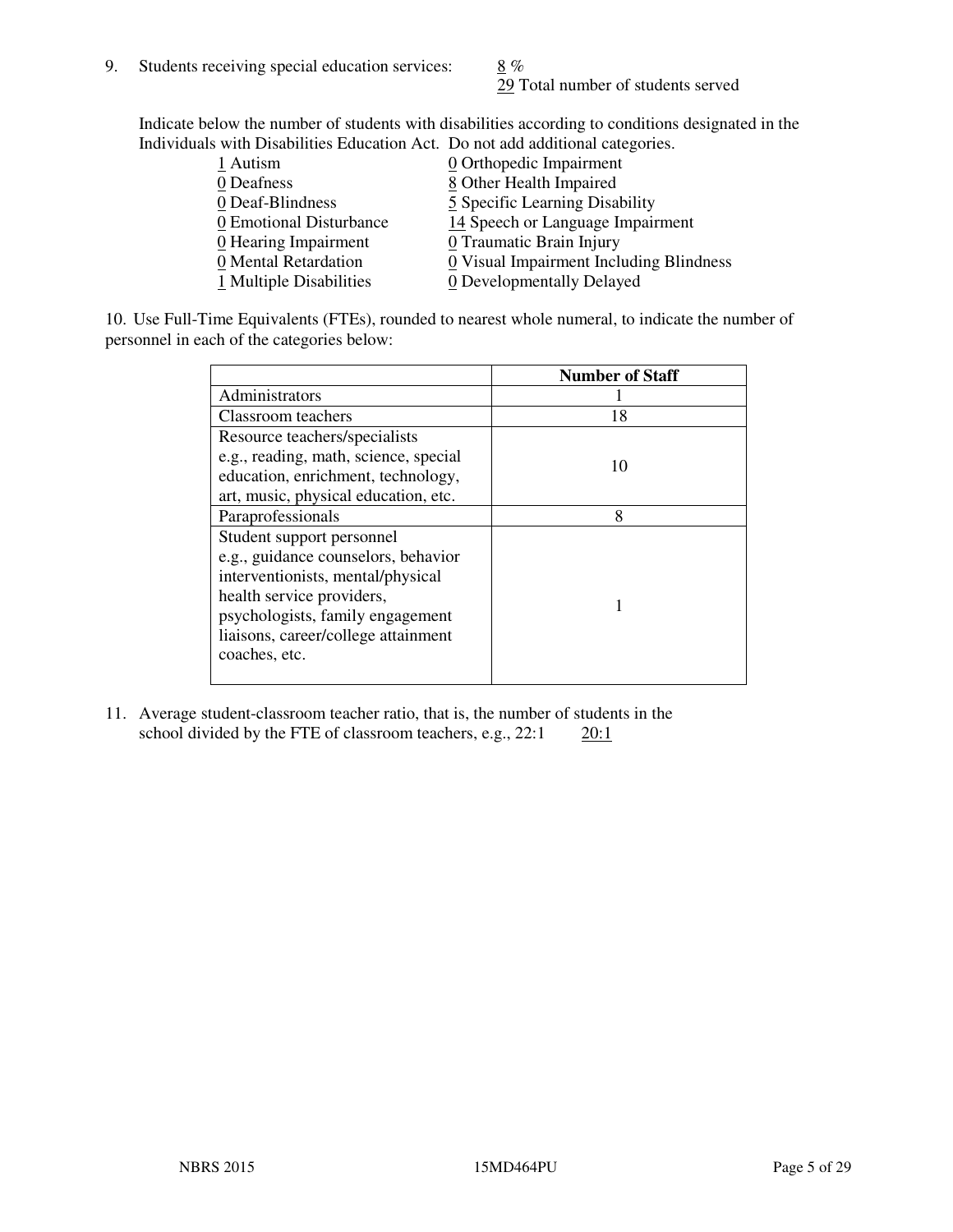12. Show daily student attendance rates. Only high schools need to supply yearly graduation rates.

| <b>Required Information</b> | 2013-2014     | 2012-2013       | 2011-2012 | 2010-2011 | 2009-2010 |
|-----------------------------|---------------|-----------------|-----------|-----------|-----------|
| Daily student attendance    | 96%           | $96\%$          | 96%       | 95%       | 96%       |
| High school graduation rate | $\gamma_{\%}$ | $\mathcal{V}_o$ | $0\%$     | 0%        | 0%        |

#### 13. **For schools ending in grade 12 (high schools)**

Show percentages to indicate the post-secondary status of students who graduated in Spring 2014

| <b>Post-Secondary Status</b>                  |       |
|-----------------------------------------------|-------|
| Graduating class size                         |       |
| Enrolled in a 4-year college or university    | በ‰    |
| Enrolled in a community college               | $0\%$ |
| Enrolled in career/technical training program | $0\%$ |
| Found employment                              | $0\%$ |
| Joined the military or other public service   | 0%    |
| Other                                         |       |

14. Indicate whether your school has previously received a National Blue Ribbon Schools award. Yes No X

If yes, select the year in which your school received the award.

15. Please summarize your school mission in 25 words or less: Staff work to provide opportunities for all students to see their true potential by encouraging perseverance and hard work. Students are valued and celebrated for their talents and effort.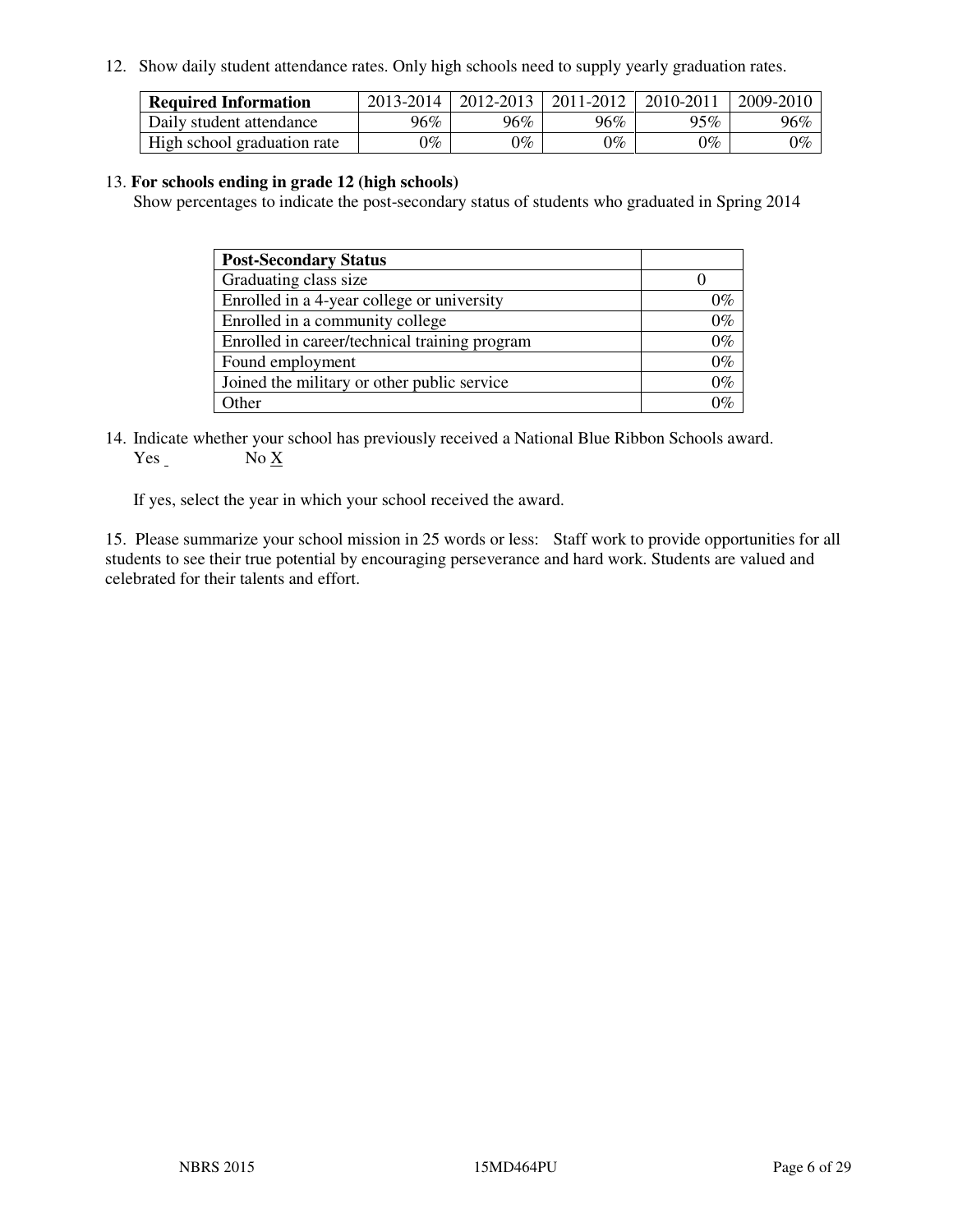# **PART III – SUMMARY**

Kemptown Elementary School is located in Monrovia, Maryland, a suburban community nestled amidst sprawling farmland and rolling hills in southeastern Frederick County. Since its opening in August of 1981, Kemptown has seen growth in the community requiring the use of portables to accommodate 600+ students, as well as more recent static growth and redistricting that have decreased the student population to its current 354. Kemptown has a student population that is 85% Caucasian, 6% Hispanic/Latino, 4% Multiple Race, 3% Asian, and 2% African American. Additionally, 8% of the student population receives specialized academic services.

Kemptown's documented mission is "to foster a love of learning in a nurturing environment that provides opportunities for students to challenge themselves, take risks, and discover their true potential. Staff will foster a climate that models and encourages hard work and perseverance in order to empower students to be confident, productive, and capable citizens, invested in their own success."

Growth Mindset speaks directly to our mission, and is on the minds and lips of everyone at Kemptown Elementary. It is defined in Mary Cay Ricci's book, MINDSETS IN THE CLASSROOM, as "a belief system that suggests that one's intelligence can be grown or developed with persistence, effort, and a focus on learning." At Kemptown, this translates into perseverance at every grade level. A visitor to any classroom is likely to hear the words "effort," "persistence," "grit," and "persevere" from teachers and students alike. Students encourage each other: "Keep trying, you'll get it." "I know it's tricky, but let's stick with it and try another way." One 5th grade parent reported a dialogue with her child, who said, "I FAILed today," after which she quickly followed up with, "F-A-I-L means it's my First Attempt At Learning." Growth Mindset has helped Kemptown students understand how they learn, and that, if they embrace challenges, keep trying, and don't give up, they will become smarter and can learn to do almost anything. Because parents play an important role in students' academic success, they were invited to join our principal for a book club to discuss the topic of a growth mindset, and the positive effect that practical optimism has on student achievement.

Kemptown has many traditions and programs that students, staff, parents, and community members look forward to. Among them is our annual Fall Festival, where students enjoy bidding on staff-donated activities like breakfasts, pizza, and ice cream parties with teachers, ½-day assistant secretary, gingerbread house decorating, after-school games in the computer lab and gym, just to mention a few. Other notable traditions include our 5th grade promotion and pool party (complete with a clap-out!), school banner contest, 5th grade archery contest (winners receive Thanksgiving turkeys), Talent Show, Volunteer Appreciation Breakfast, Movie and Popcorn Nights, and Ice Cream Social. Students, staff, and community also benefit from after-school Math Clubs, Guys Read Book Club, and Running Chics, as well as Food Bank collections, Jump Rope for Heart, Toys for Tots, Peer Mentor initiatives, 5th grade clubs, and STEM Nights. We have a very active PTA and parent volunteers who devote countless hours to many of the programs mentioned, as well as supporting teachers and volunteering in classrooms, all of which help to make Kemptown the remarkable school that it is. In addition, the PTA provides monetary support for technology and cultural arts programs. Add to all of that a staff that is motivated and committed to challenging and growing every student, every day, and you have an environment that encourages students to reach their full potential academically, emotionally, physically, socially, and culturally.

Kemptown's Running Chics program, led by our School Counselor, is well received and noteworthy. Girls in grades 3-5 look forward to weekly meetings that include sessions with a coach (staff member or parent volunteer) during which they participate in discussions about positive self-image and forming and maintaining healthy friendships, and learn helpful hints about exercise. They then come together as a group for warm-up, stretching, cardio, and cool-down exercises. As a culminating event, the group runs in a 5K race. Running Chics is a program that fosters emotional, physical, and social growth, and encourages the building of healthy relationships, self-esteem, and empowerment. Our parents agree: "I especially would like to offer my sincere appreciation for the Running Chics program. This program has been extremely successful and has impacted my children in a very positive way in many aspects. It has added great value to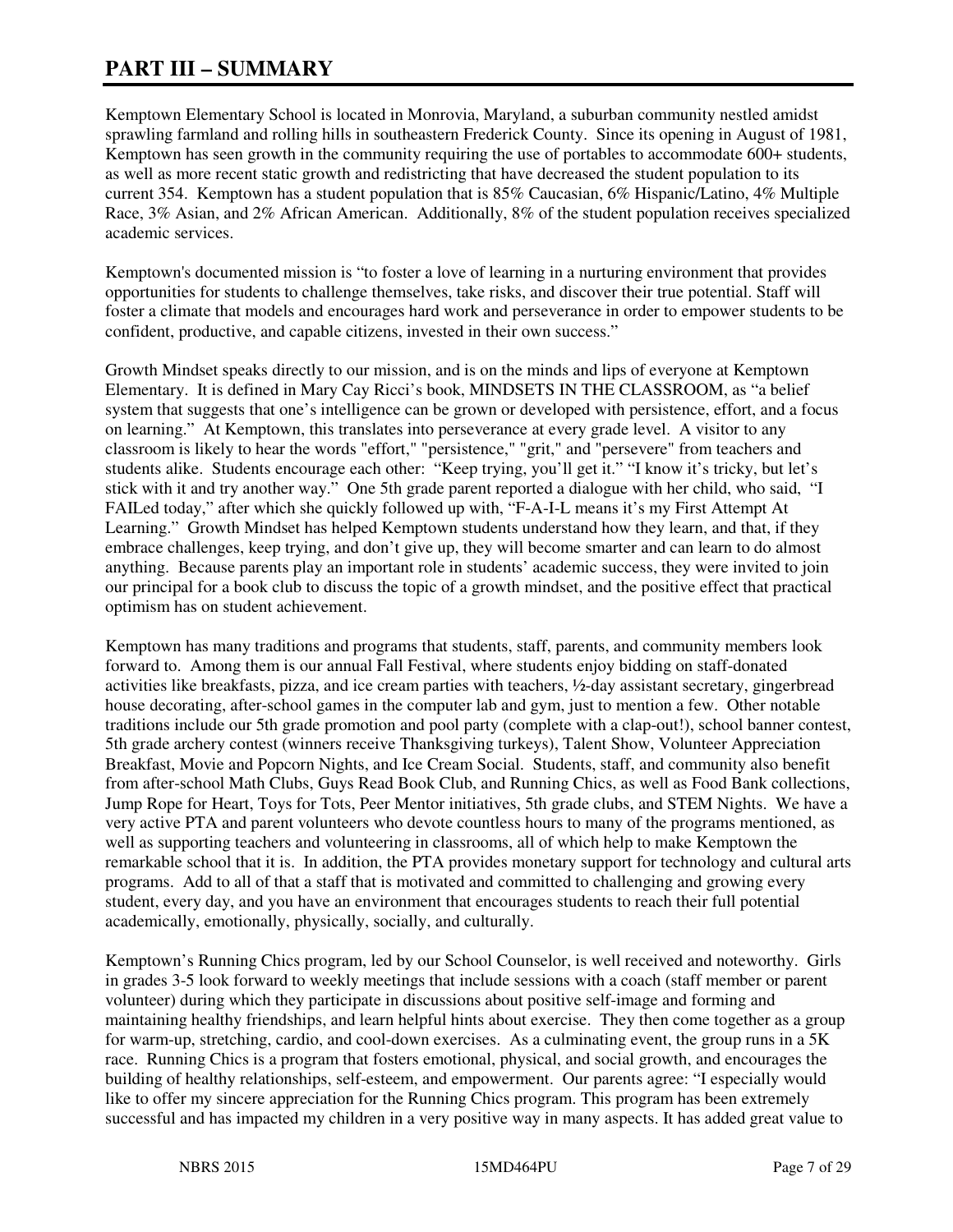their self-confidence and self-esteem and so forth…and not to forget that this has a myriad of positive effects on their health."

Kemptown has distinguished itself as an exceptional school academically, as evidenced by our assessment scores. On December 10, 2014, we were honored to be named a Maryland Blue Ribbon School of Excellence. Also noteworthy are our multiple superior ratings for cleanliness and our Curb Appeal awards. Kemptown staff and students are proud of our school and appreciate the beauty of the building and the community within; what an incredible environment for learning and growing!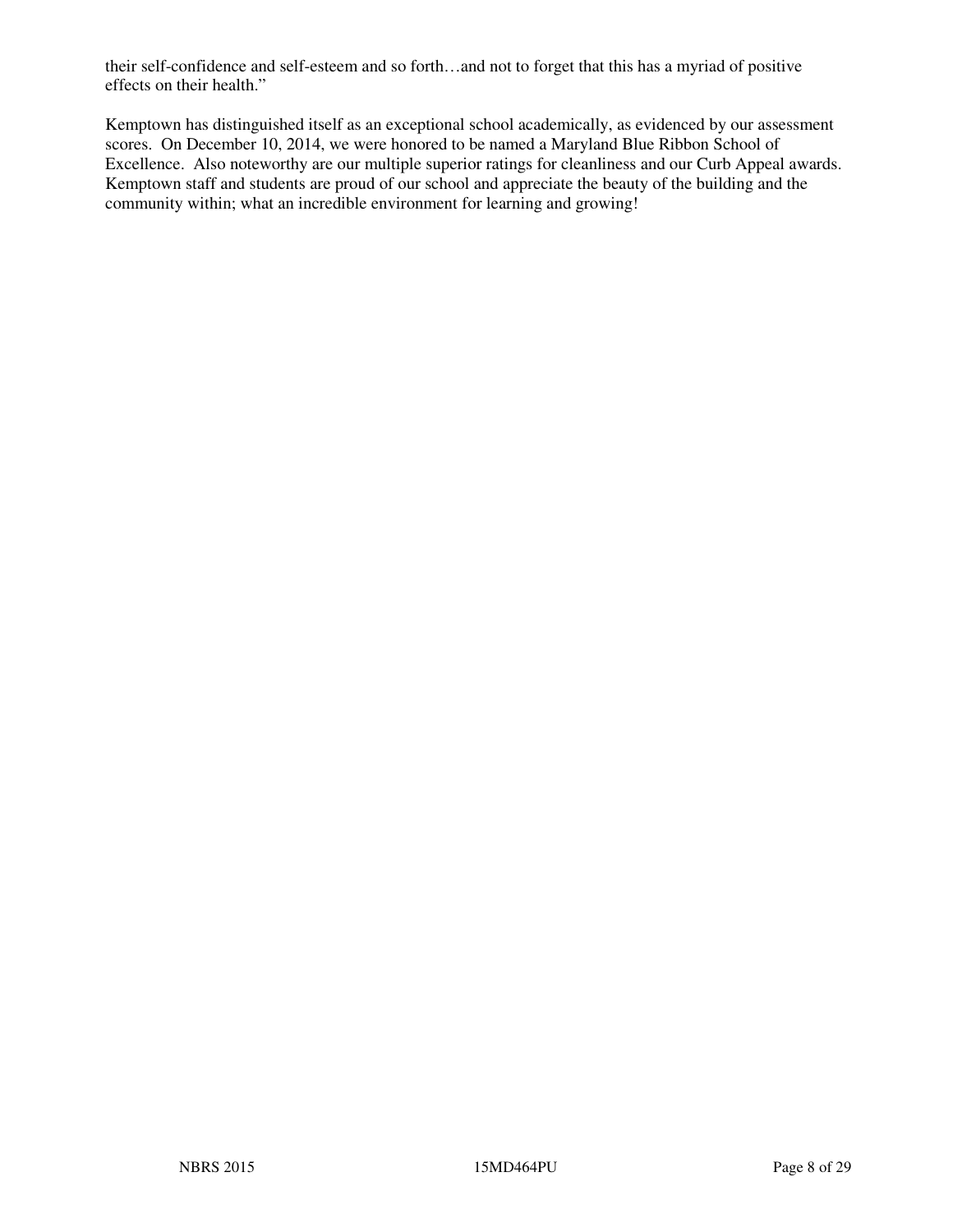## **1. Core Curriculum:**

Kemptown's staff utilizes the Common Core State Standards, designed to help ensure that students receive a rigorous, high-quality education that prepares them for college and career. In order to differentiate and meet the needs of all learners, teachers utilize Universal Design for Learning and the Salient Five (verbal discourse, questioning, technological expression and delivery, and common formative assessment). Various instructional models are used to deliver curriculum, including co-teaching models, extended learning opportunities, flexible grouping, and individualized instruction.

Our language arts instructional program is designed to develop lifelong readers and writers. Kemptown devotes over 120 minutes daily to reading and writing instruction. The building blocks of the curriculum begin with a systematic, sequential instruction of foundational reading skills, including phonemic awareness and phonics. Simultaneous instruction in vocabulary, fluency, and comprehension ensures that our students are developing as independent and skilled readers and writers. Whole-class instruction on comprehension strategies leads to differentiated small-group instruction. Students are taught to closely engage with text and to persevere through complex text by close reading, looking for text evidence, and annotating text. Writing instruction is two-tiered; students learn how to write about reading and receive specific instruction in writing craft using Lucy Calkins' UNITS OF STUDY IN OPINION, INFORMATION, AND NARRATIVE WRITING to write narrative, informational and opinion writing pieces.

Students who struggle to show understanding receive reteaching and intervention, while those who exceed standards participate in enrichment opportunities inside and outside the classroom with the media specialist and technology teacher to supplement their learning. When needed, students are invited to extended learning opportunities after school. Many students participate in our school Spelling Bee, where the winner moves on to the County Bee. We are proud of our children's growth in writing, and celebrate that growth with a writing wall showcasing samples from kindergarten through grade 5. We also celebrate children's writing with "publishing parties," where students can share their final writing pieces with an authentic audience. Many of these pieces are housed in a special section of the classroom or school library to be appreciated by other students. We are proud to have students from Kemptown recognized at the County Young Authors Contest.

Math: At Kemptown, we are creating students who think, problem solve, and communicate mathematically through implementation of the Common Core Standards. Each day, students spend 90 minutes focused on problem-based learning and application of mathematical concepts, many in co-taught math classes. Preassessment and flexible grouping are widely used practices to provide differentiated levels of support in our heterogeneous math classes. Students who demonstrate mastery are able to move directly to the problemsolving/application phase, and those who need additional support are provided reteaching and practice. We know that students learn math by actively engaging in mathematical thinking, and our students are highly engaged through the use of the Promethean boards, tablets, math games, cooperative learning activities, and math manipulatives. Our 5th grade stock market team regularly scores among leaders in the state for their proficiency in managing stocks. We celebrate math achievement, and students work hard to gain entrance into one of our Math Fact Masters Clubs in order to have their name and picture displayed in the hallway. Programs such as Number Talks, Front Row, and Dreambox provide both practice and application of math skills that help all students move forward in their math thinking.

Science: Science at Kemptown is interactive, hands-on, collaborative, and fun! From building and testing circuits to cultivating habitats for plants and animals, science is a time in the day when students shine. Our students have the opportunity to learn science through meaningful investigations and experiments that develop their natural curiosity about what's happening in the world around them. In connection with their earth/space science unit, all students in grades 1-5 travel to the Earth, Space & Science Laboratory in Frederick, MD, and 5th graders experience two full-day field trips to study geology. We connect science to real life with our recycling program that has all students in grades K-5 recycling in the cafeteria. Student volunteers meet to sort, clean, and package recyclable materials that, in turn, reward the school with funding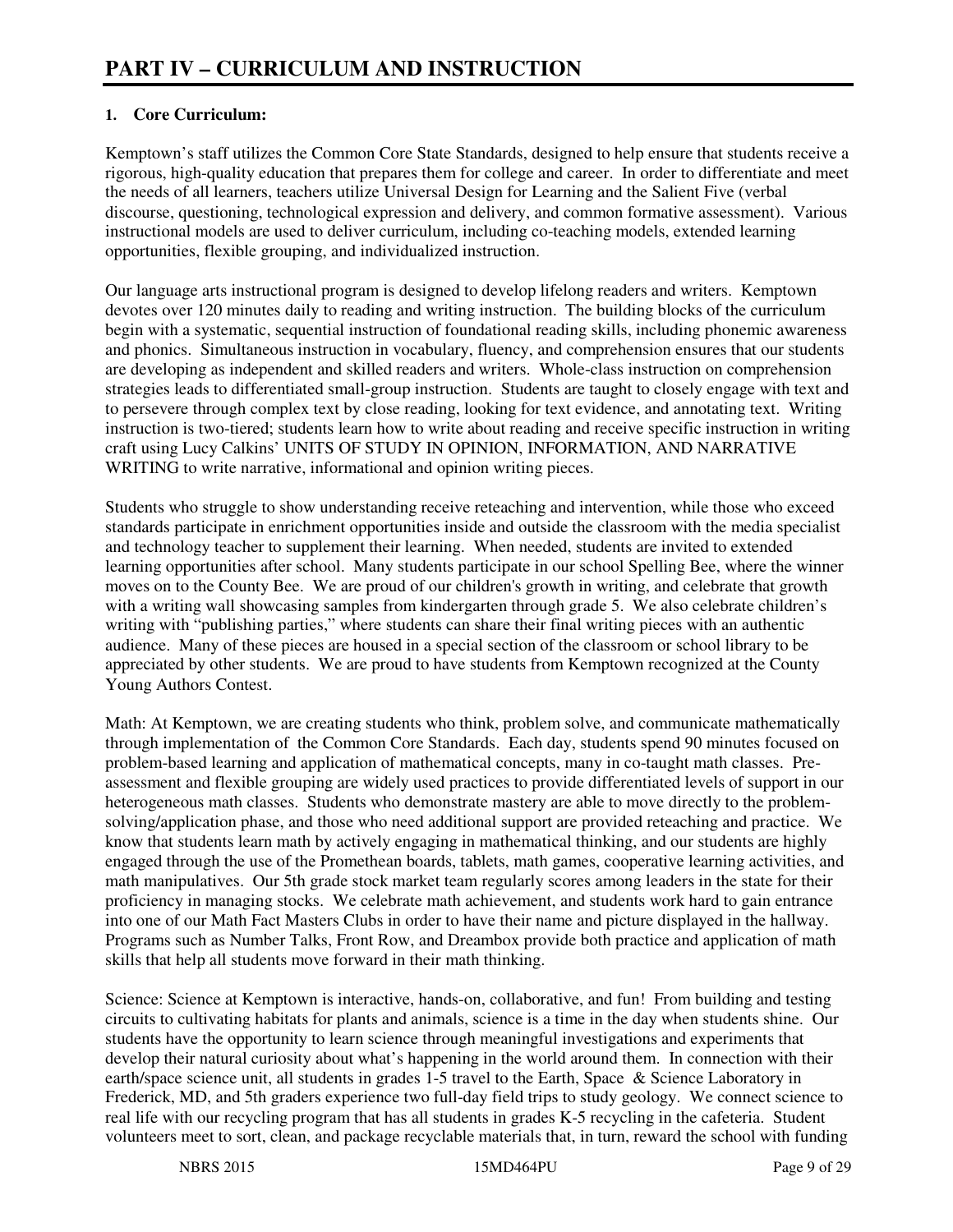to support instructional materials and technology. During the life science units, classrooms receive a variety of living organisms for students to study and observe. The implementation of STEM standards has provided integration of science with other content areas. Students participate in the after-school STEM Club and Engineering Club, and many are county representatives to our Science and Engineering Fair to showcase their talents and skills.

Social Studies: Through five standards -- political science, geography, peoples of the nation and world, economics, and history -- students in grades K-5 develop an understanding of the world around them in order to become responsible, engaged citizens. We work to empower students and teach the democratic process in order for them to be active participants in local and/or national government. Teachers integrate social studies content through writing with the use of disciplinary literacy activities designed to encourage a transdisciplinary approach to instruction. Through a partnership with the local newspaper, students in grade 5 participate in Pigskin Geography, which is a 17-week program motivates students to learn U.S. geography by tracking the travels of competing NFL football teams. Additionally, students have opportunities to compete annually in the county History Bee and Social Studies Fair.

## **2. Other Curriculum Areas:**

Music: Every student at Kemptown Elementary School attends music class twice a week, where they build each year upon music skills such as rhythm, melody, harmony, form, tone colors, textures, expressive movement and historical/cultural links. When a 5th grader leaves Kemptown, he/she is able to read, compose, and perform a piece of music that includes a variety of rhythmic and melodic patterns, contrasting dynamic levels, in a range of tempo settings, with varied articulation and style. Students perform through singing and movement, and playing recorders, drums, pitched and non-pitched percussion, keyboards and guitars. Technology is integrated with the use of our interactive board, iPads, Flash-based music games and drills, digital music streaming, composition, and digital audio and video recording for self- and formal assessment. Every student is met at his/her learning level and musical skill level with differentiated activities in each class. As an added bonus, students are often adding to their knowledge base in language arts, math, science and social studies through the songs and pieces of music that they are exposed to. Any time a connection can be made to other curriculum areas, time is given in our music classes to explore those connections.

Outside of our general music classes, students are offered several enrichment performance-based opportunities, including beginner band and orchestra, where students prepare for concerts and performances through the year. In 5th grade, our students are showcased at our feeder pattern concerts. Students in 3rd, 4th and 5th grade are invited to participate in our school chorus, and four of our 5th graders are chosen through audition to represent our school in the Frederick County Honors Chorus in the spring. Finally, 3rd-5th grade students participate in our annual musical production in the spring, which is fully staged with sets, props, costumes, spoken dialogue with acting, solos, and ensemble musical numbers with choreography.

Art: Kemptown Elementary School's visual arts program is aligned with Frederick County's elementary art curriculum. Students in kindergarten through 5th grade participate in two 40-minute classes per week. Each lesson consists of four major target areas: critical thinking, historical/cultural significance, production, and aesthetics. Students participate in lessons that support cross-curricular connections and experimentation with art media. Instruction is differentiated to meet the needs of all students, including opportunities for enrichment. Kemptown students are selected for participation in county art showcases, many of which are chosen to move on to represent Frederick County at the state level in Annapolis, MD. The Kemptown arts program encourages, supports and assists in the development of the whole child by providing opportunities for self-expression, creativity, and critical thinking, while incorporating literacy, mathematics, history, geography and science into the weekly lessons.

PE- Physical Education, as part of the general educational program at Kemptown Elementary, contributes to each student's total growth and development primarily through movement experiences. Students in kindergarten through 5th grade have physical education classes twice weekly for a 40-minute block. Cardiovascular fitness is a primary goal. Weather permitting, classes are held outdoors where activities involve running and promoting cardio fitness. In accordance with Frederick County's elementary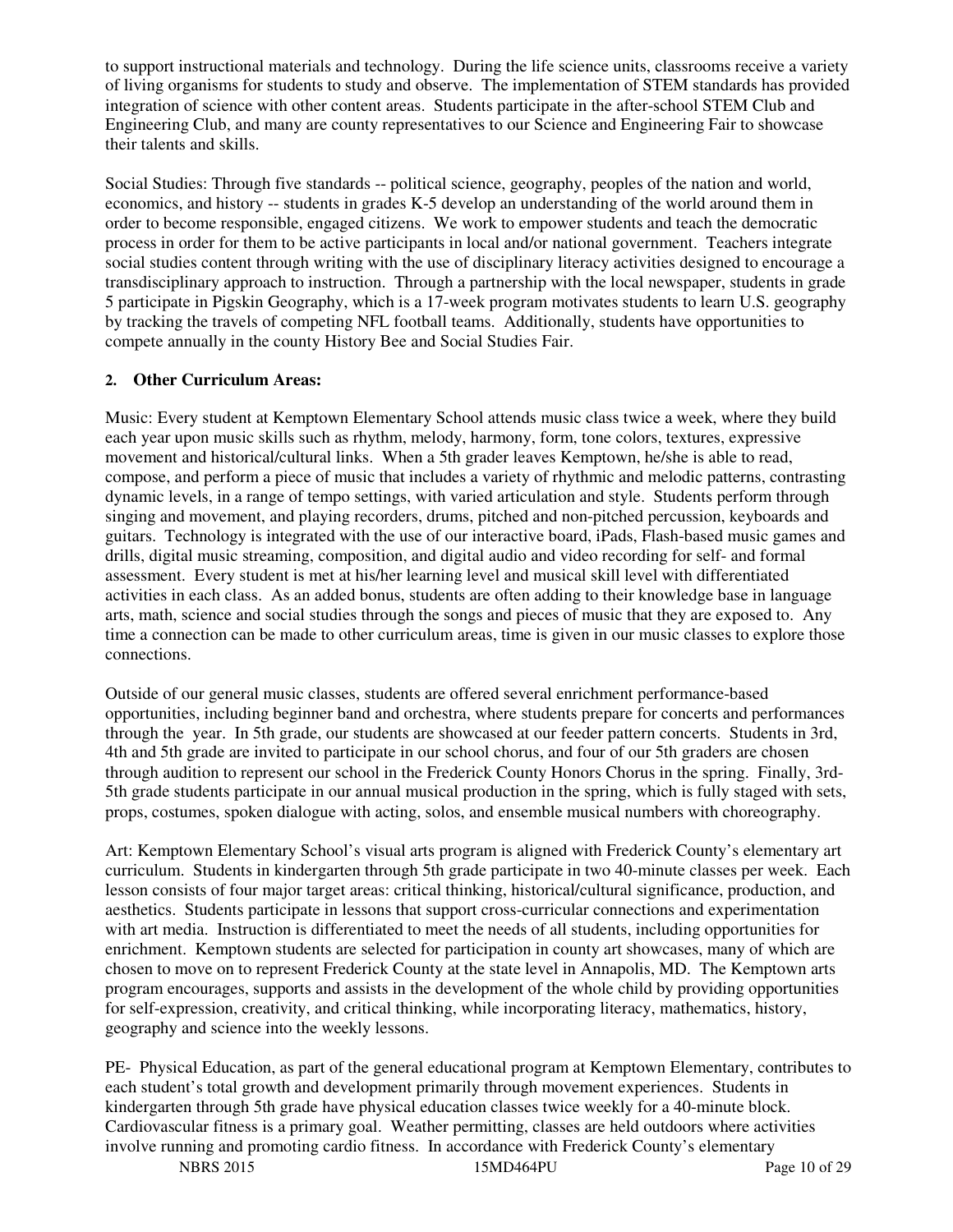curriculum standards, students are tested on their fitness levels twice a year. Our lessons offer a variety of lifetime sports and activities, including archery, volleyball, racquetball, tennis, and cross-country running. These activities, in addition to health and nutrition units, provide our students with an appreciation and awareness of a healthy and happy lifestyle.

Media:The media center is a busy place at Kemptown, where over 1200 books are circulated monthly to staff and students. One student shared that his favorite sound was the beep of a library book being checked out in the media center; but it is a place where much more than checking out books happens! Students access the 21 computers to apply research methods learned through media lessons and enrichment groups that utilize a wide variety of technology applications, including PowToons, Glogster, and Lucid Press. Student progress on reading goals is charted for all to celebrate, and student-created school banners adorn the walls. Students participate weekly in lessons designed to extend grade-level content objectives and create digitally-responsible citizens. Students are actively engaged in project-based learning, where they investigate and respond to complex challenges. Most recently, an enthusiastic group of 5th graders could be heard "racing" through the halls, following the clues of a classmate's Amazing Race challenge created in the media center, to learn more about regions of the world. At KES, we work to make the media center everyone's favorite place to be as we strive to promote a love of learning in our youngest readers.

Technology: At KES, we are committed to developing technologically-literate digital citizens in grades K-5 who can create, problem solve, and connect using technology. Every instructional classroom has an interactive Promethean board, and students have access to two computer labs, a class set of tablets, and a class set of mobile laptops. Through direct instruction in technology usage biweekly, students are proficient with a variety of websites and programs, and each has his/her own Google account that students can use to collaborate and share work. Teachers regularly post assignments to Edmodo or Google Classroom, where students access assignments on devices from home or school devices to demonstrate understanding of tasks. Staff communicates with families via Twitter, and teachers have connected beyond their classroom using video chats and virtual tours. Professional development on the SAMR model of technology integration has helped teachers infuse technology into lessons to increase engagement and rigor. As a staff, we work to model risk taking and a growth mindset, and technology is an area where our students have seen us grow! Teachers voluntarily meet to learn new technology, and staff members are recognized with a plastic swimming pool inner tube prize for "taking the technology plunge" that proudly hangs in their classrooms.

#### **3. Instructional Methods and Interventions:**

At Kemptown Elementary, our highly-qualified teachers are committed to identifying and meeting the diverse and individual needs of our student population. We uphold a growth mindset, and our school staff truly believes that all children can be successful with perseverance and continued effort. In order to achieve this, students are actively engaged on a daily basis in purposeful and meaningful instruction. Our staff actively collaborates to analyze current data and create instructional goals that are appropriate for the changing needs of our students. We do this through regular kid talks, weekly meetings with the special education team, monthly leadership meetings, and daily co-teaching and co-planning.

Teachers at Kemptown work hard to differentiate instruction to meet all students' needs, not just those performing below grade level. Teams meet quarterly to align their instruction with the Common Core curriculum and county pacing guides. In doing so, teachers unpack standards and analyze class and gradelevel data. Through weekly professional development with specialists, our teachers learn new techniques and best practices to put into place. Our commitment to implementing technology enhances our resources and increases creativity and rigor within our classrooms. Teachers continue to collaborate weekly to progress monitor students and design common formative assessments and plan lessons that meet the needs of all students.

Various instructional approaches and methods are put into practice to support differentiation, rigor, and student-centered learning. Grades K and 1 collaborate with a Primary Talent Development Specialist to enrich and provide higher level thinking opportunities for our younger grades. Our intermediate grade levels collaborate with our Media Specialist and Technology Specialist to embed technology within learning to promote higher level thinking and problem solving. Our Leadership Team reviewed data and identified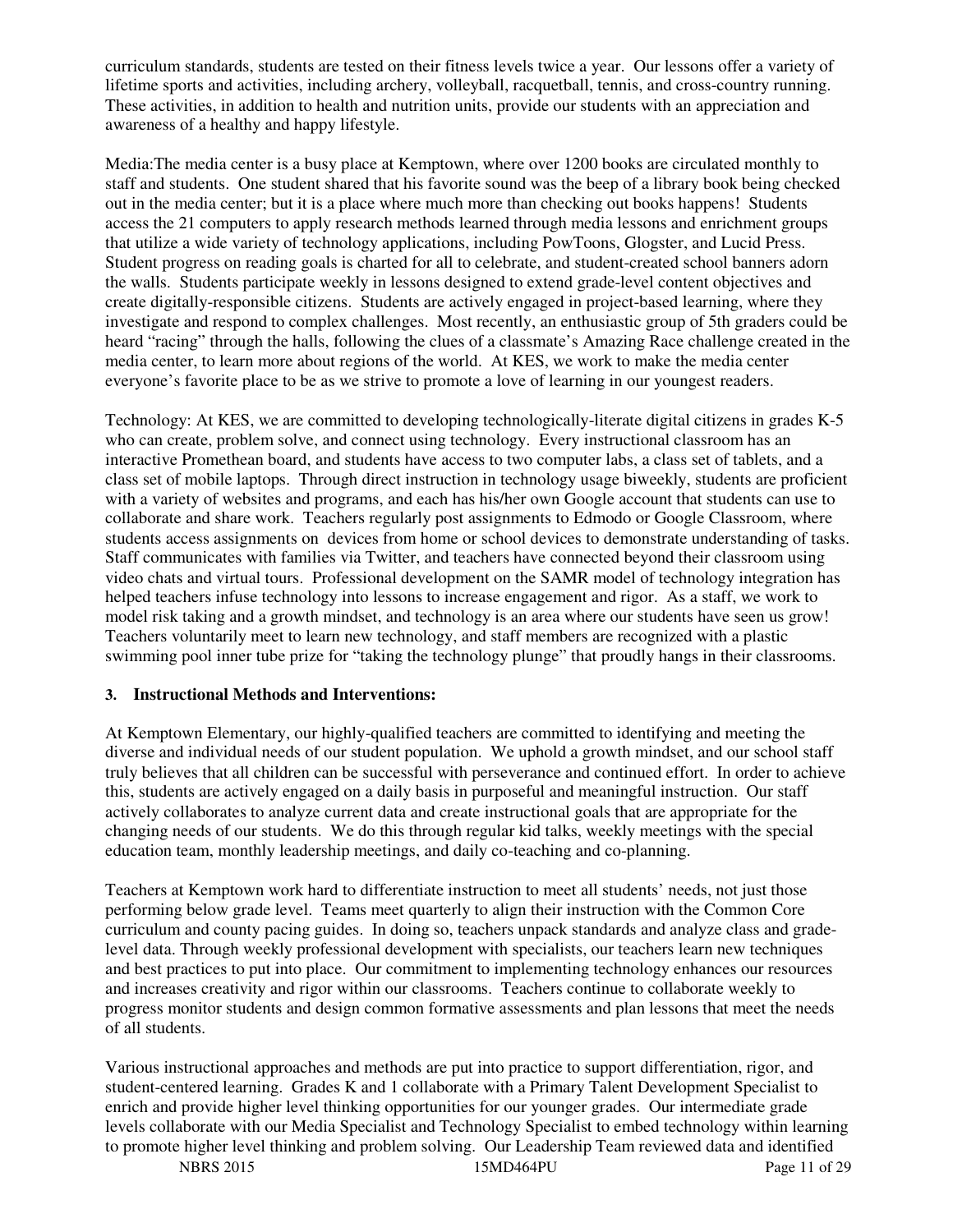three instructional practices that would increase student achievement: maximizing instructional time, student-centered learning, and rigorous instruction. A resource was provided to staff with best practices and instructional strategies in each area for classroom implementation. At staff meetings, teams share which practices have been especially effective in moving ALL students forward, and new strategies are introduced and modeled. As a result, students are working in a more rigorous environment, and achievement and engagement levels have increased.

Through weekly professional development, teachers have the opportunity to choose topics most relevant to them, resulting in opportunities for growth. Our teachers are flexible, open, and willing to try to new ideas immediately after learning them. Several staff members have participated in PD and have excitedly gone back to their classrooms that same day to implement an activity or strategy that was introduced in their session that would increase student engagement and risk taking. Our principal and specialists are constantly in and out of classrooms celebrating the authentic learning that they observe and offering positive and constructive feedback to teachers and students. When walking into our classrooms, it is evident that the instructional methods and interventions are alive within our building and students at all levels are challenged, supported, and celebrated.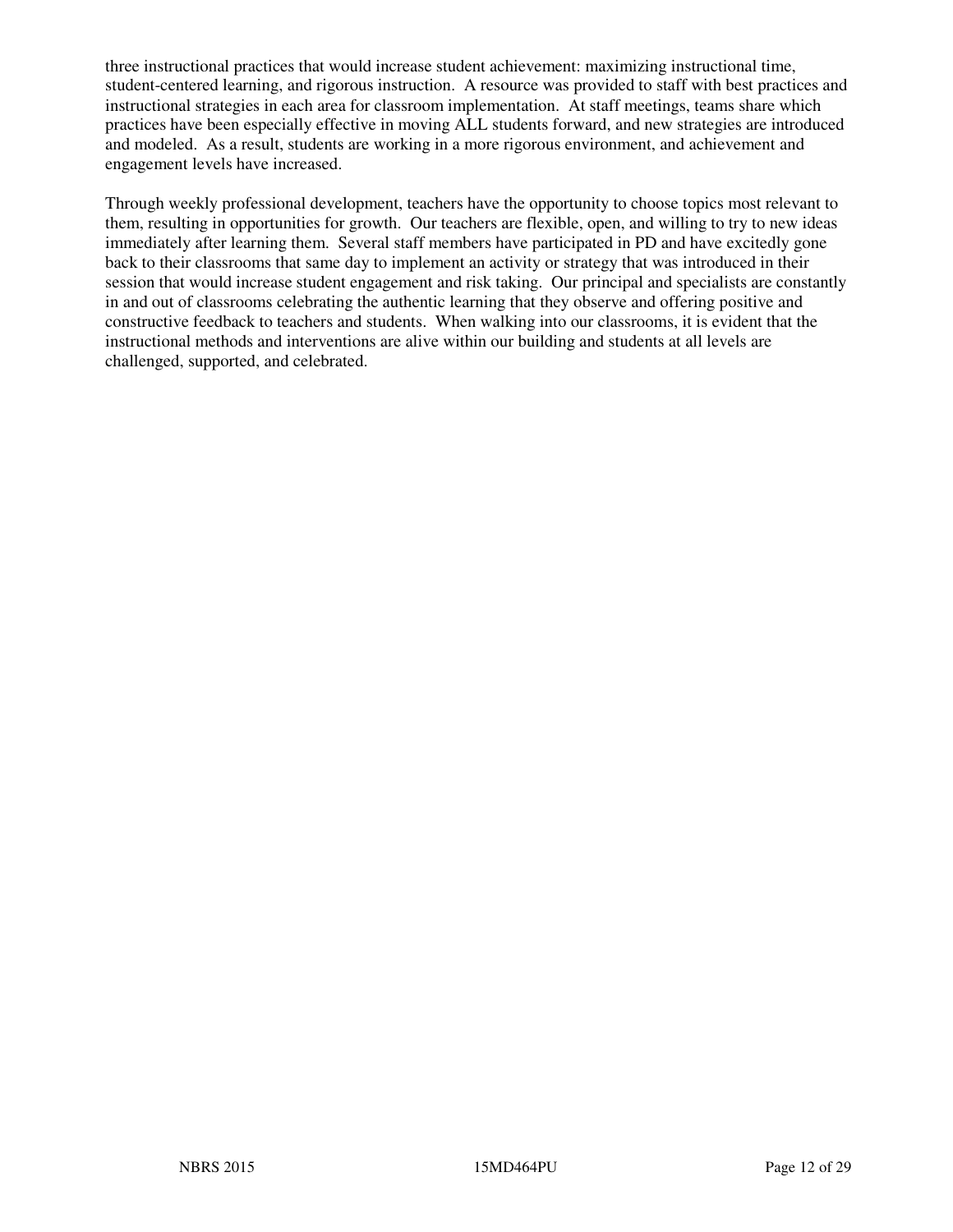#### **1. Assessment Results Narrative Summary:**

At Kemptown Elementary School, students in grades 3-5 have demonstrated significant achievement in the areas of math and reading, with over 95% of students scoring in the proficient or advanced range in reading as measured by the 2014 Maryland State Assessment (MSA). Additionally, 52% of all students tested scored in the advanced range in the area of reading. Students scoring in the advanced range demonstrated an exemplary level of achievement, indicating outstanding student performance. 94% of students in grades 3-5 scored in the proficient and/or advanced range in the area of math on the 2014 MSA. The average scores for students in the state of Maryland for reading and math were 82% and 69.6% respectively.

Our overall student performance is especially impressive when we consider that, during the 2012-2013 school year, we had transitioned completely to teaching the Common Core State Standards, but were still assessing students using the MSA, creating a misalignment. The transition to Common Core does cause some anomalies with the data from 2012-2014 that should be considered. This is especially true in the area of mathematics, where Common Core introduced concepts and skills at different grade levels than those assessed on MSA, causing students at some grade levels to encounter math concepts they had not yet been taught. This can account for the descending trend in math scores.

Our school team (administration, classroom teachers, and specialists) works collaboratively to celebrate successes and implement action plans as we use data effectively to make instructional decisions. The team recognized a data trend in 5th grade math: students were underperforming. After seeing a significant jump in 2011-2012 in both proficiency and advanced scores, the next year our scores dropped, and several initiatives were implemented to support students as a result. After looking more closely at the curricular expectations in 5th grade math, the team determined that more extensive professional development was needed to help teachers develop best practices for teaching the rigorous content, and students needed additional support to master these difficult concepts. Weekly professional development, quarterly half-day work sessions to unpack curriculum with the building specialist, implementation of a co-teaching model in math, extended learning opportunities for targeted students where a teacher would pre-teach math skills that were going to be introduced in class in order to provide additional opportunities to master math content, online licenses to an interactive computer-based math intervention that could be accessed at home and at school for targeted students, and an increased focus on math fact acquisition, were all practices put in place, leading to an increase in math proficiency scores for 5th graders in 2013-2014.

Another trend that our school team celebrates is the impressive performance of students in the area of reading, with almost half of all tested students scoring in the advanced range. We attribute this success to our high expectations and culture for learning present in all classrooms, as well as our programs to address reading and rigor, such as our Guys Read Book Club, 40 Book Challenge, Media Enrichment Groups, and Black Eyed Susan Book Club. Staff and families at Kemptown foster a love of reading that results in high reading achievement.

## **2. Assessment for Instruction and Learning and Sharing Assessment Results:**

Kemptown is committed to providing quality instruction that is based on detailed analysis of formative and summative assessment results in order to see growth for every child, every day. Teachers use assessment for learning, not of learning; and our professional-development focus has been on formative assessment and student-centered learning. Daily formative assessment measures include exit tickets, warm ups, anecdotal notes, as well as other assigned tasks. This information is used to flexibly group students based on their demonstrated mastery of skills and indicators. Students are often given license to determine which group they will join based on their confidence level with a given skill, always with the option to move to another group for more or less support. This level of accountability provides students with ownership of their learning and increases their engagement. Technology is a valuable tool for formative assessment, as teachers use applications such as Kahoot, Padlet, Socrative, and Poll Anywhere to gather data about student learning.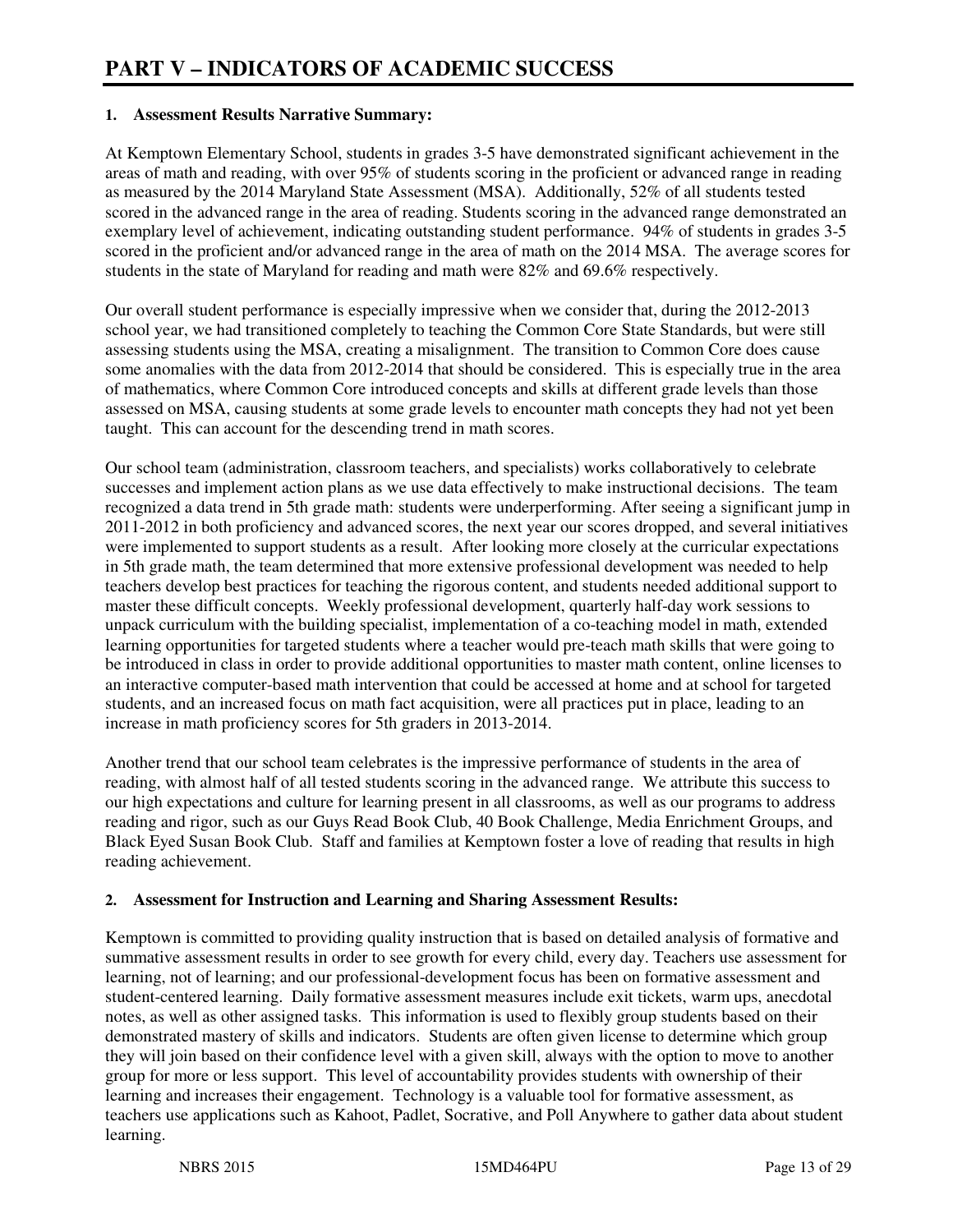In addition to these ongoing formative assessments, systemic and program assessments are used to monitor student progress and drive instruction. Student writing is assessed using a pre- and post-writing prompt to evaluate students' use of craft and mechanics. These pieces provide valuable information about where to focus writing instruction and show trends in writing across grades. Students' reading comprehension is monitored through Global Scholar, a computer-based assessment system that is aligned to Common Core and provides opportunities for students to read varied text and show understanding. Our students show understanding of math concepts through unit and quarterly assessments. Mastery of skills across content is always the goal; however, growth is regularly celebrated to motivate learners and praise effort.

Teachers and specialists meet regularly in "Kid Talks" to examine all forms of data and make instructional decisions accordingly. As a result, some children receive additional enrichment opportunities, while others may join an intervention group for additional support. Parents are sent assessment reports from Global Scholar, and writing portfolios are shared at parent-teacher conferences. Parents are given math assessment reports to track progress on math fact acquisition throughout the year, and the quarterly report card informs parents of children's performance in content areas.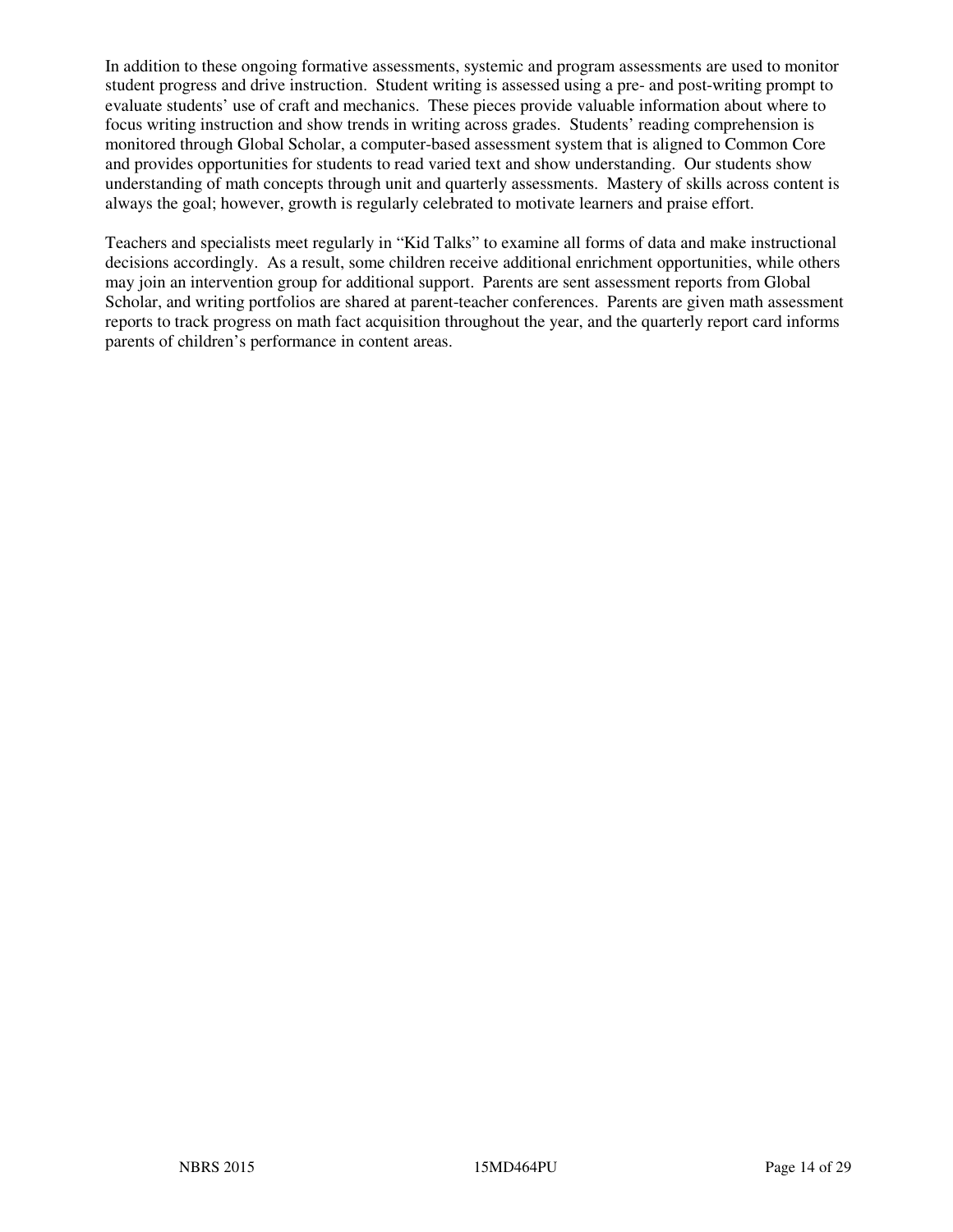## **1. School Climate/Culture**

At KES, we embrace the Growth Mindset, whereby the staff and students engage in rigorous activities that promote academic, social, and emotional growth. Students are challenged to take risks beyond their comfort zone and to F.A.I.L. (First Attempt in Learning) in order to see their true potential. Students in all grades build stamina as teachers model perseverance through engaging lessons that encourage students to think for themselves.

Kemptown staff members are not only colleagues, but friends. They support and learn from one another, while maintaining a positive attitude. Our instructional director shared in an email to staff after a visit "that the (Kemptown) staff values one another, as well as the students and community you serve…(and) are working tirelessly to create the most effective learning environment by stretching and growing your own brains, embracing effective instructional strategies, implementing instructional technology, and working collaboratively through the only constant that we know in education – change!" In addition, the principal encourages and values staff input and includes all staff in the decision-making process. Kemptown thrives because of the mutual respect that is evident among the staff.

KES embraces the FISH Philosophy, where students and staff are "caught" being there, making each other's day, choosing their attitude, and having fun in all they do. Students feel safe, validated, and a part of the larger school community. Our school is a place where students want to come to learn and where parents are included in the educational process. Through continual collaboration on student needs and growth, the staff has knowledge of each student as an individual. After an IEP meeting, a parent shared that her child's advocate "was so impressed with the team and the professionalism and integrity of the meeting. He said so many of these IEP meetings seem useless because the participants barely know the child. He just couldn't stop talking about the school and the productiveness and participation of the meeting the entire way home! His comment was, 'These people know how to conduct an IEP meeting! This is how it should be done everywhere!'"

Our instructional director summed up Kemptown Elementary's climate and culture best: "...it's more than just 'numbers' at Kemptown. You have created a great balance of engaging the 'heart' and the 'head.'" We are proud of the culture that has been established, and attribute much of our student success to the shared belief that each of us is capable of great things if we work hard and persevere.

## **2. Engaging Families and Community**

Kemptown was chosen from all 66 Frederick County schools to be featured in a video on community engagement, where two of our parents and the principal spoke about the importance of involvement. We strive to create a culture where parents are valued partners in their children's education. At our most recent parent-teacher conferences, a parent approached the principal with tears in her eyes and said, "I am so grateful for this school. I would never trust my children to be anywhere but Kemptown. Thank you."

Before the school year even starts, students and families are invited to meet the principal, visit their teacher, and tour their new classroom. Every morning at Kemptown, students and families are greeted by a friendly face when they get off the bus and enter the school building. When a child is absent two days in a row, the classroom teacher makes personal contact to let the family know their child is missed and that we care. Personal notes are sent home on postcards to share good news and celebrations. When a new student starts at Kemptown during the school year, the principal or guidance counselor calls the family during the child's first day to let them know how their child is doing. We have a large number of families who follow the school and teachers on Twitter to stay on top of what is happening during the day. In an effort to educate families about our growth mindset philosophy, parents participate in a monthly book club with the principal using MINDSETS by Carol Dweck, so parents can reinforce the growth mindset that we are cultivating at school.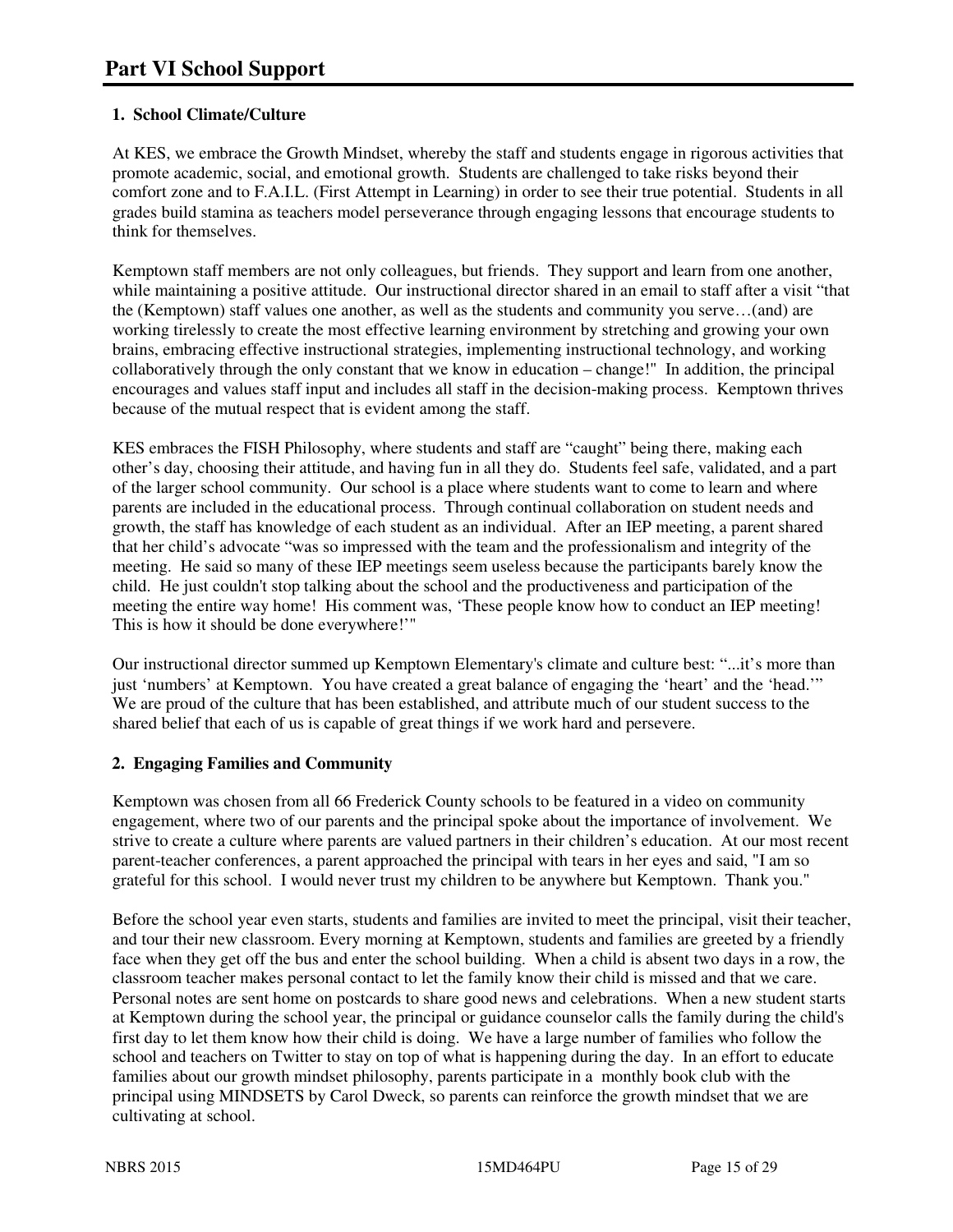We are proud to have 100% staff membership in our PTA. Our PTA actively supports the engagement of the community with events such as Family Fun Nights, Cultural Arts Programs, Fall Festival, Donuts with Dad, Muffins with Mom, STEM Night, and the annual Talent Show, where the KES staff is a featured act! Teachers share presentations during PTA meetings to engage families in educational conversations about topics such as writing, math facts, assessments, and the Common Core Curriculum. Parents also actively participate on the school leadership team to provide input and perspective.

Community members are invited in for a "learning lunch," where they introduce students to various careers. We work to cultivate the spirit of community in our students by finding opportunities for them to give back. Student clubs raise money to help victims of disasters across the globe, and help locally by collecting donations for food banks. Our principal joined local Boy Scouts to complete the ice bucket challenge to raise awareness for ALS.

Families are regularly invited to the school to celebrate. Each quarter, students are recognized at a character lunch where we announce their acts of kindness and perseverance. Fifth graders are celebrated at the end of the year with awards and student speakers. On the 100th Day of School, students are recognized for exemplary attendance, effort, math fact acquisition, and accomplishments in reading and writing. Students invite guests for our annual Veteran's Day Lunch, and the entire staff celebrates parent volunteers with a homemade breakfast at the end of the year to acknowledge their vital role in student success.

When you walk the halls of Kemptown you feel the energy, positivity and commitment by all stakeholders: families, students, staff, and the community, to help each child be his/her best. It is a shared goal that each of us believes in and commits to daily.

#### **3. Professional Development**

At Kemptown Elementary, teachers and staff are committed to continuous learning in order to provide opportunities to improve instructional practices in the classroom. After examining several high-leverage instructional leadership strategies and comparing school data, our school leadership team identified three strategies that best matched the needs of our students and staff. Those included increasing the rigor for students in every classroom, every day; ensuring instructional time is maximized; and promoting studentcentered learning. These strategies became the cornerstone for our professional learning. Our data shows that we have a high percentage of students who are exceeding grade level standards, and successful implementation of these strategies will result in growth for every child, every day. Teachers have professional development for 40 minutes every week. Additionally, monthly staff meetings are dedicated to professional learning, modeling strategies, and sharing best practices. Knowing that, like our students, teachers have different needs, professional development is differentiated and teachers are provided with choice sessions in order to ensure that everyone is moving forward.

Technological expression and delivery has been a school focus as well, and technology is integrated into professional learning to increase staff proficiency, resulting in increased opportunities for students to use technology in their learning. In order to ensure implementation of strategies and best practices introduced using technology, the User Support Specialist pushes in to co-teach with teachers to help facilitate the use of technology with students.

Our literacy specialist led an after-school opportunity for teachers in grades K-5 to take part in a book study of our new writing resource, Lucy Calkins' Units of Study. Teachers who participated earned credit for attending, but more importantly, had the opportunity to develop familiarity with the resource and plan for implementation. We have found that giving teachers time to talk with each other, share ideas, and build on the thinking of others is one of the most effective ways to move everyone forward. For that reason, we work hard to provide opportunities for teams to work together, applying what they have learned in professional development. Teams have two common double-special days a week, and co-teaching pairs have an additional collaborative planning block weekly, in order to work together to plan ways to integrate these instructional strategies and technology.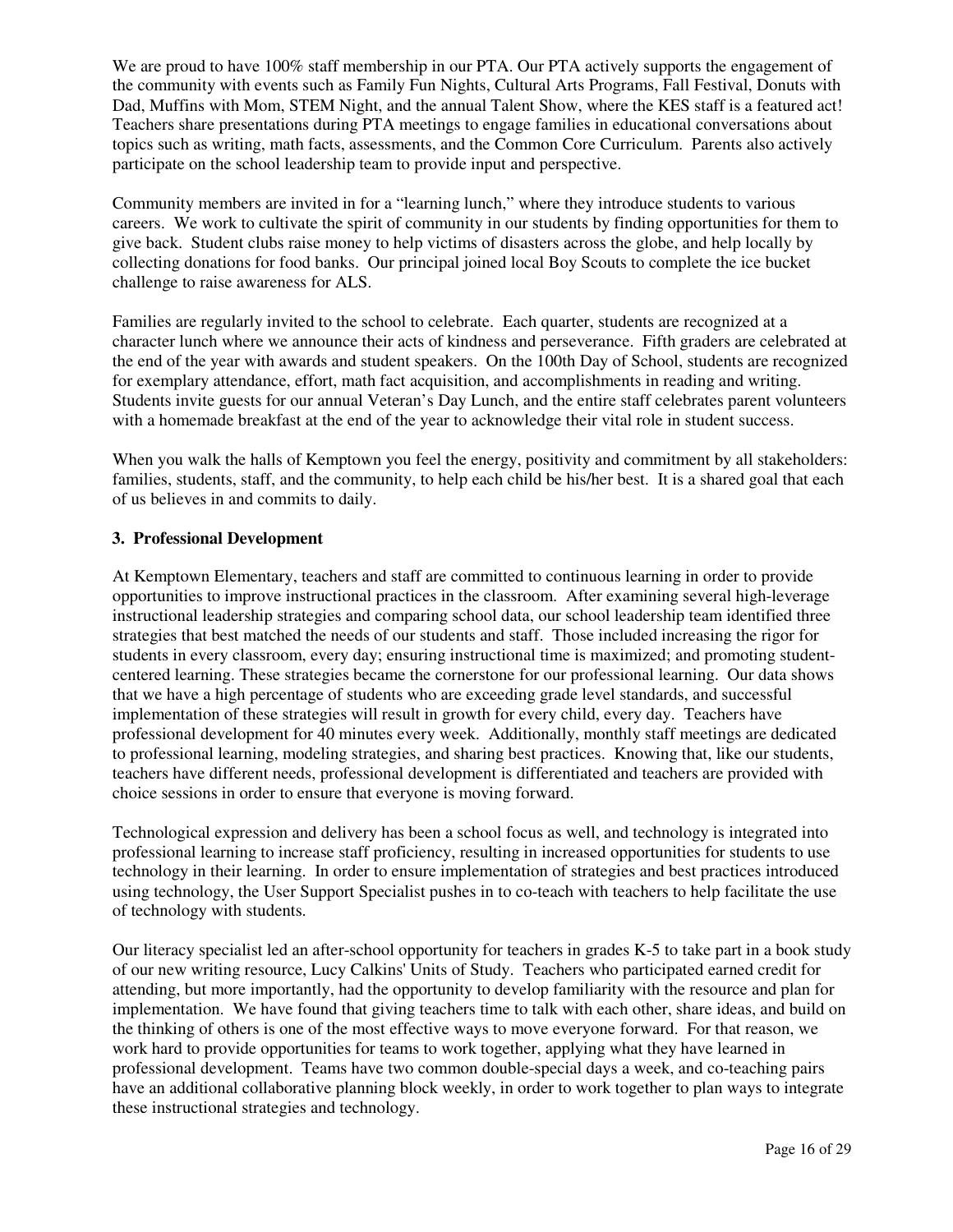With 90% of our teachers holding a Master's Degree equivalency or higher, teachers at Kemptown are invested, life-long learners. Many continue their learning outside of the school day in graduate-level classes, workshops, and county-level professional development opportunities. Ongoing, responsive, purposeful professional development for teachers supports our mission of providing a highly-engaging, rigorous instructional environment where children take risks, build stamina, and work hard to reach their potential. The increase in test scores and student performance in the classroom are evidence that our efforts are met with success.

#### **4. School Leadership**

Kemptown's mission is to foster a love of learning in a nurturing environment that provides opportunities for students to challenge themselves, take risks, and discover their true potential.

Kemptown Elementary's leadership philosophy is to empower all staff through collaborative decision making and a shared commitment: be our best so our students can be their best. Through the leadership of the principal and the collaborative efforts of the leadership team, decisions are made that guide instructional practices and school-based programming. Staff is invested in increasing student achievement by promoting learning that is both purposeful and enduring. This is accomplished by focusing on trends, disaggregating data, discussing programming, interventions, advanced placement, and creating a culture for learning in all classrooms. The Leadership Team meets twice a month to discuss needs of the school, as well as to participate in a book study about The Growth Mindset.

At KES we work to build leaders. Various staff members have assumed leadership roles in specific curricular areas and assist in implementing state and county initiatives, curriculum, and technology, and lead trainings and inservice opportunities. Our leadership philosophy trickles down to our students, where we provide opportunities for them to take on leadership positions through mentoring, student clubs, morning announcement crew, kindergarten helpers, and flag raisers.

Our principal leads by example and is visible in all classrooms, sharing feedback and ensuring that instruction is tailored to students' needs. She is fully invested in knowing each student and greets them at the door daily by name. She provides support to staff with weekly communication, sharing instructional practices and celebrating growth and achievement with positive feedback. She plans staff meetings based on instructional priorities that have been identified by our leadership team, in order to model strategies and best practices that translate directly to the classroom. At a recent meeting, staff participated in a samoan circle to discuss the importance of formative assessment, with 100% engagement and participation. The following week, samoan circles were engaging students in classrooms throughout the building! Our principal has worked hard to give teachers as much planning time as the schedule can possibly allow, above and beyond what is contractual. Under her leadership and example, staff at Kemptown work tirelessly to ensure growth for every child, every day.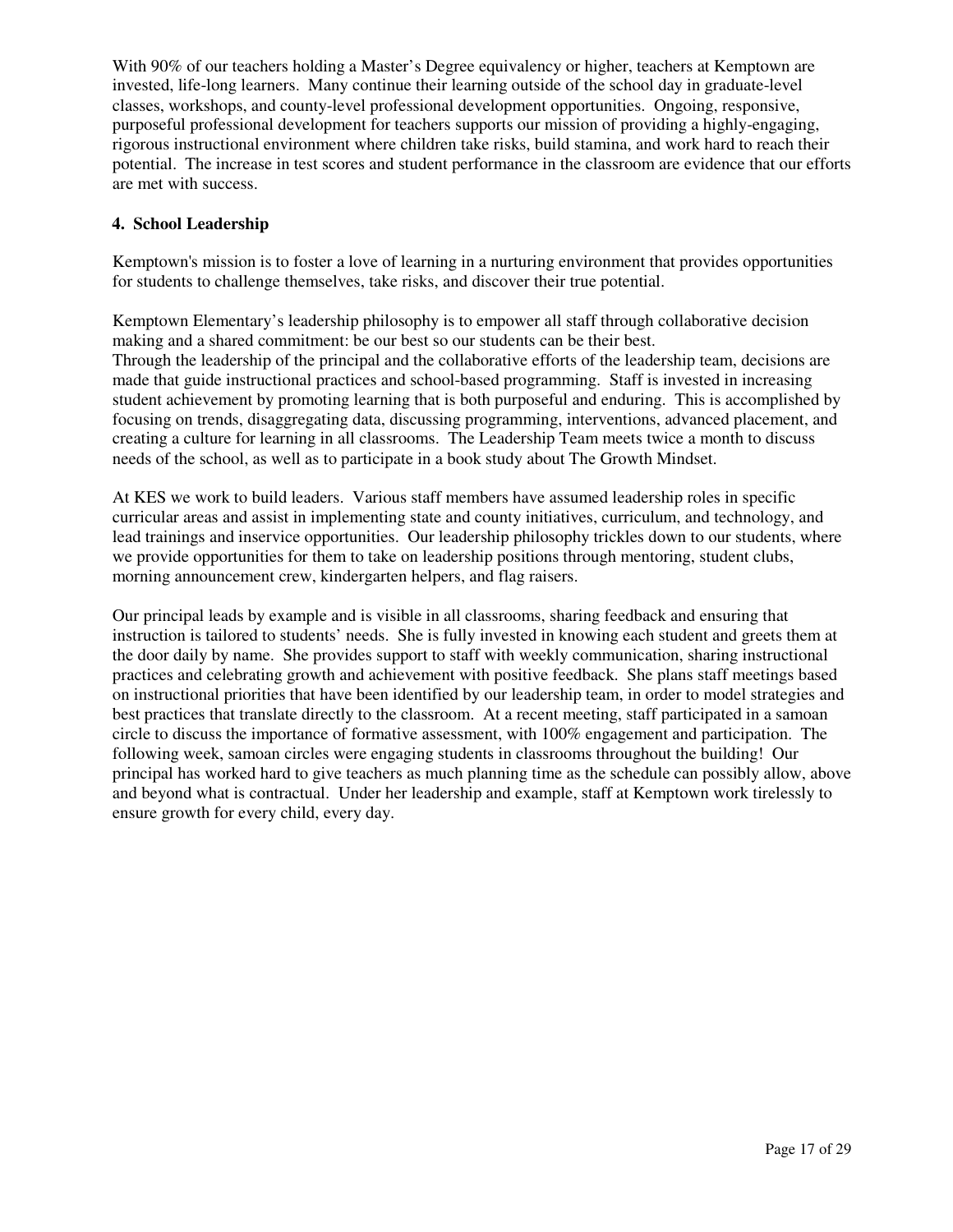| <b>Subject:</b> Math                | <b>Test:</b> Maryland State Assessment |
|-------------------------------------|----------------------------------------|
| <b>All Students Tested/Grade: 3</b> | <b>Edition/Publication Year: 2013</b>  |
| <b>Publisher: Pearson</b>           |                                        |

| School Year                                          | 2013-2014       | 2012-2013      | 2011-2012       | 2010-2011 | 2009-2010       |
|------------------------------------------------------|-----------------|----------------|-----------------|-----------|-----------------|
| Testing month                                        | Mar             | Mar            | Mar             | Mar       | Mar             |
| <b>SCHOOL SCORES*</b>                                |                 |                |                 |           |                 |
| Proficiency Level 2 and above                        | 93              | 86             | 96              | 92        | 92              |
| Proficiency Level 3                                  | 24              | 21             | 44              | 20        | $\overline{51}$ |
| Number of students tested                            | $\overline{55}$ | 77             | $\overline{75}$ | 64        | $\overline{73}$ |
| Percent of total students tested                     | 100             | 100            | 100             | 100       | 100             |
| Number of students tested with                       |                 |                |                 |           |                 |
| alternative assessment                               |                 |                |                 |           |                 |
| $\overline{\%}$ of students tested with              | $\overline{0}$  | $\overline{0}$ | $\overline{0}$  | $\theta$  | $\overline{0}$  |
| alternative assessment                               |                 |                |                 |           |                 |
| <b>SUBGROUP SCORES</b>                               |                 |                |                 |           |                 |
| 1. Free and Reduced-Price                            |                 |                |                 |           |                 |
| Meals/Socio-Economic/                                |                 |                |                 |           |                 |
| <b>Disadvantaged Students</b>                        |                 |                |                 |           |                 |
| Proficiency Level 2 and above                        |                 |                |                 |           |                 |
| Proficiency Level 3                                  |                 |                |                 |           |                 |
| Number of students tested                            |                 |                |                 |           |                 |
| 2. Students receiving Special                        |                 |                |                 |           |                 |
| <b>Education</b>                                     |                 |                |                 |           |                 |
| Proficiency Level 2 and above                        |                 |                |                 |           |                 |
| Proficiency Level 3                                  |                 |                |                 |           |                 |
| Number of students tested                            |                 |                |                 |           |                 |
| 3. English Language Learner                          |                 |                |                 |           |                 |
| <b>Students</b>                                      |                 |                |                 |           |                 |
| Proficiency Level 2 and above                        |                 |                |                 |           |                 |
| Proficiency Level 3                                  |                 |                |                 |           |                 |
| Number of students tested                            |                 |                |                 |           |                 |
| 4. Hispanic or Latino                                |                 |                |                 |           |                 |
| <b>Students</b>                                      |                 |                |                 |           |                 |
| Proficiency Level 2 and above                        |                 |                |                 |           |                 |
| Proficiency Level 3                                  |                 |                |                 |           |                 |
| Number of students tested                            |                 |                |                 |           |                 |
| 5. African-American<br><b>Students</b>               |                 |                |                 |           |                 |
|                                                      |                 |                |                 |           |                 |
| Proficiency Level 2 and above<br>Proficiency Level 3 |                 |                |                 |           |                 |
| Number of students tested                            |                 |                |                 |           |                 |
| <b>6. Asian Students</b>                             |                 |                |                 |           |                 |
|                                                      |                 |                |                 |           |                 |
| Proficiency Level 2 and above                        |                 |                |                 |           |                 |
| Proficiency Level 3                                  |                 |                |                 |           |                 |
| Number of students tested                            |                 |                |                 |           |                 |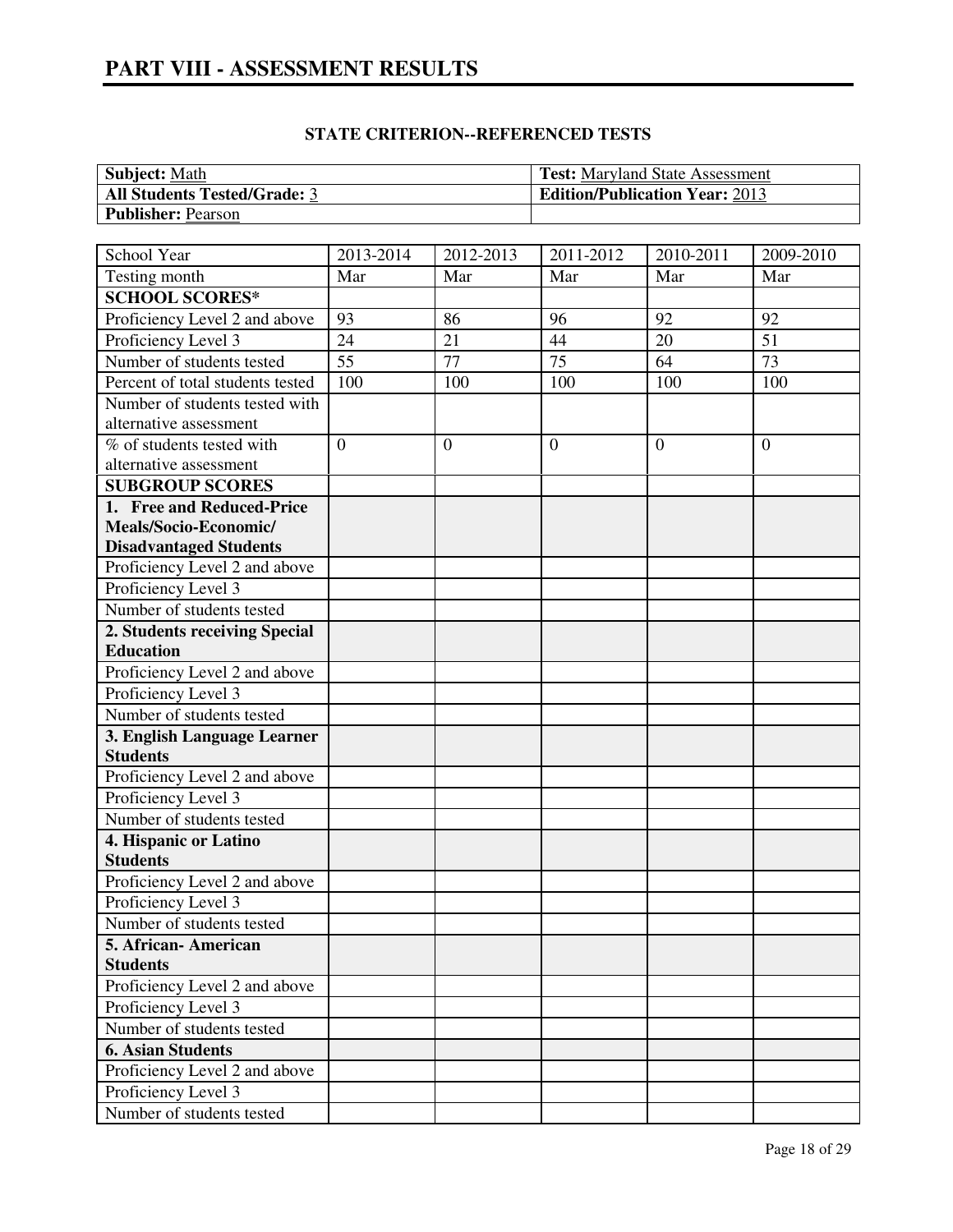| School Year                      | 2013-2014 | 2012-2013 | 2011-2012 | 2010-2011 | 2009-2010 |
|----------------------------------|-----------|-----------|-----------|-----------|-----------|
| 7. American Indian or            |           |           |           |           |           |
| <b>Alaska Native Students</b>    |           |           |           |           |           |
| Proficiency Level 2 and above    |           |           |           |           |           |
| Proficiency Level 3              |           |           |           |           |           |
| Number of students tested        |           |           |           |           |           |
| 8. Native Hawaiian or other      |           |           |           |           |           |
| <b>Pacific Islander Students</b> |           |           |           |           |           |
| Proficiency Level 2 and above    |           |           |           |           |           |
| Proficiency Level 3              |           |           |           |           |           |
| Number of students tested        |           |           |           |           |           |
| 9. White Students                |           |           |           |           |           |
| Proficiency Level 2 and above    | 93        | 88        | 97        | 93        | 89        |
| Proficiency Level 3              | 29        | 21        | 46        | 21        | 52        |
| Number of students tested        | 45        | 68        | 61        | 57        | 65        |
| <b>10. Two or More Races</b>     |           |           |           |           |           |
| identified Students              |           |           |           |           |           |
| Proficiency Level 2 and above    |           |           |           |           |           |
| Proficiency Level 3              |           |           |           |           |           |
| Number of students tested        |           |           |           |           |           |
| 11. Other 1: Other 1             |           |           |           |           |           |
| Proficiency Level 2 and above    |           |           |           |           |           |
| Proficiency Level 3              |           |           |           |           |           |
| Number of students tested        |           |           |           |           |           |
| 12. Other 2: Other 2             |           |           |           |           |           |
| Proficiency Level 2 and above    |           |           |           |           |           |
| Proficiency Level 3              |           |           |           |           |           |
| Number of students tested        |           |           |           |           |           |
| 13. Other 3: Other 3             |           |           |           |           |           |
| Proficiency Level 2 and above    |           |           |           |           |           |
| Proficiency Level 3              |           |           |           |           |           |
| Number of students tested        |           |           |           |           |           |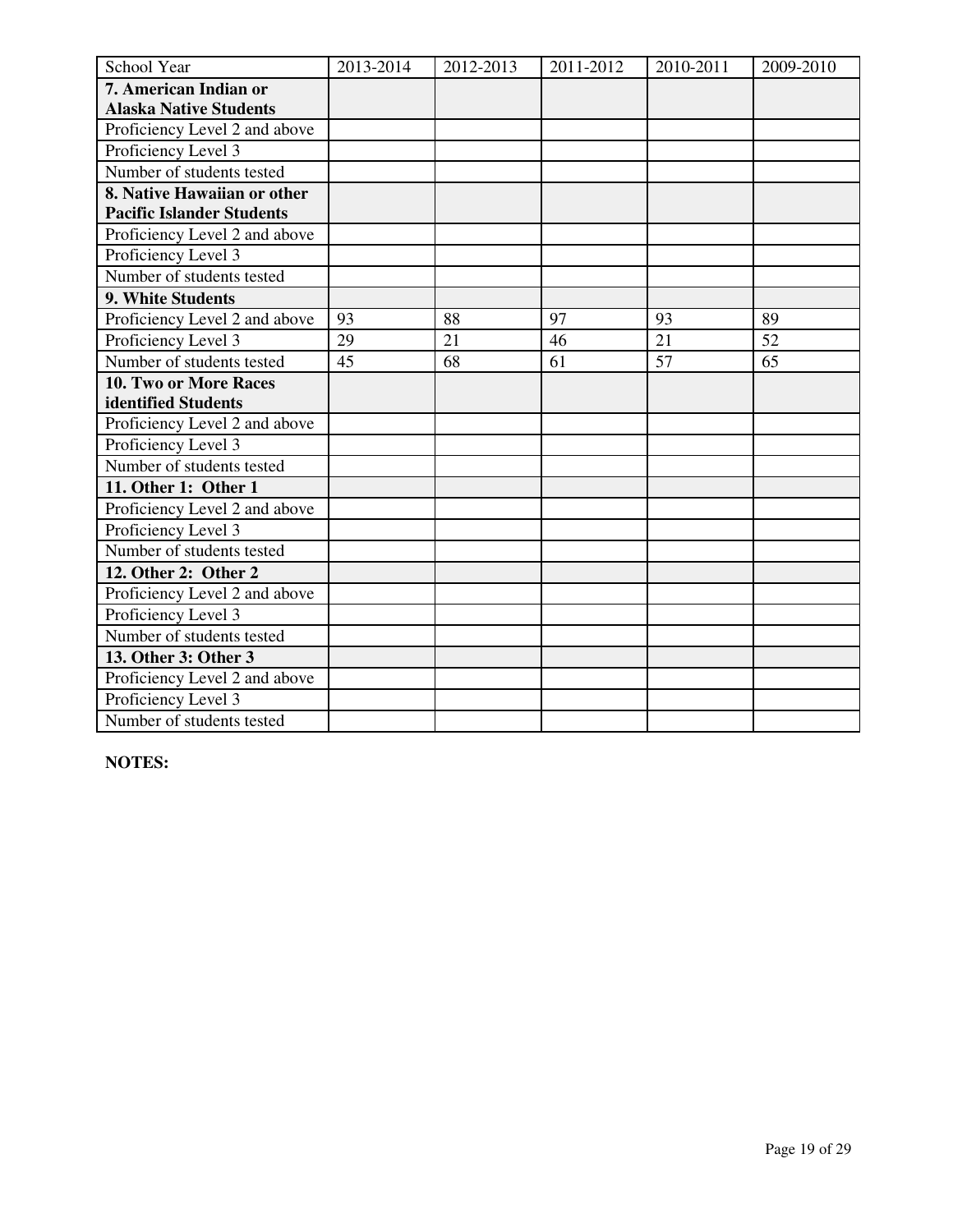| <b>Subject:</b> Math                | <b>Test:</b> Maryland State Assessment |
|-------------------------------------|----------------------------------------|
| <b>All Students Tested/Grade: 4</b> | <b>Edition/Publication Year: N/A</b>   |
| <b>Publisher: Pearson</b>           |                                        |

| School Year                      | 2013-2014 | 2012-2013 | 2011-2012 | 2010-2011 | 2009-2010 |
|----------------------------------|-----------|-----------|-----------|-----------|-----------|
| Testing month                    | Mar       | Mar       | Mar       | Mar       | Mar       |
| <b>SCHOOL SCORES*</b>            |           |           |           |           |           |
| Proficiency Level 2 and above    | 96        | 99        | 95        | 99        | 96        |
| Proficiency Level 3              | 31        | 59        | 50        | 58        | 63        |
| Number of students tested        | 51        | 76        | 64        | 69        | 92        |
| Percent of total students tested |           |           |           |           |           |
| Number of students tested with   |           |           |           |           |           |
| alternative assessment           |           |           |           |           |           |
| % of students tested with        |           |           |           |           |           |
| alternative assessment           |           |           |           |           |           |
| <b>SUBGROUP SCORES</b>           |           |           |           |           |           |
| 1. Free and Reduced-Price        |           |           |           |           |           |
| Meals/Socio-Economic/            |           |           |           |           |           |
| <b>Disadvantaged Students</b>    |           |           |           |           |           |
| Proficiency Level 2 and above    |           |           |           |           |           |
| Proficiency Level 3              |           |           |           |           |           |
| Number of students tested        |           |           |           |           |           |
| 2. Students receiving Special    |           |           |           |           |           |
| <b>Education</b>                 |           |           |           |           |           |
| Proficiency Level 2 and above    |           |           |           |           |           |
| Proficiency Level 3              |           |           |           |           |           |
| Number of students tested        |           |           |           |           |           |
| 3. English Language Learner      |           |           |           |           |           |
| <b>Students</b>                  |           |           |           |           |           |
| Proficiency Level 2 and above    |           |           |           |           |           |
| Proficiency Level 3              |           |           |           |           |           |
| Number of students tested        |           |           |           |           |           |
| 4. Hispanic or Latino            |           |           |           |           |           |
| <b>Students</b>                  |           |           |           |           |           |
| Proficiency Level 2 and above    |           |           |           |           |           |
| Proficiency Level 3              |           |           |           |           |           |
| Number of students tested        |           |           |           |           |           |
| 5. African-American              |           |           |           |           |           |
| <b>Students</b>                  |           |           |           |           |           |
| Proficiency Level 2 and above    |           |           |           |           |           |
| Proficiency Level 3              |           |           |           |           |           |
| Number of students tested        |           |           |           |           |           |
| <b>6. Asian Students</b>         |           |           |           |           |           |
| Proficiency Level 2 and above    |           |           |           |           |           |
| Proficiency Level 3              |           |           |           |           |           |
| Number of students tested        |           |           |           |           |           |
| 7. American Indian or            |           |           |           |           |           |
| <b>Alaska Native Students</b>    |           |           |           |           |           |
| Proficiency Level 2 and above    |           |           |           |           |           |
| Proficiency Level 3              |           |           |           |           |           |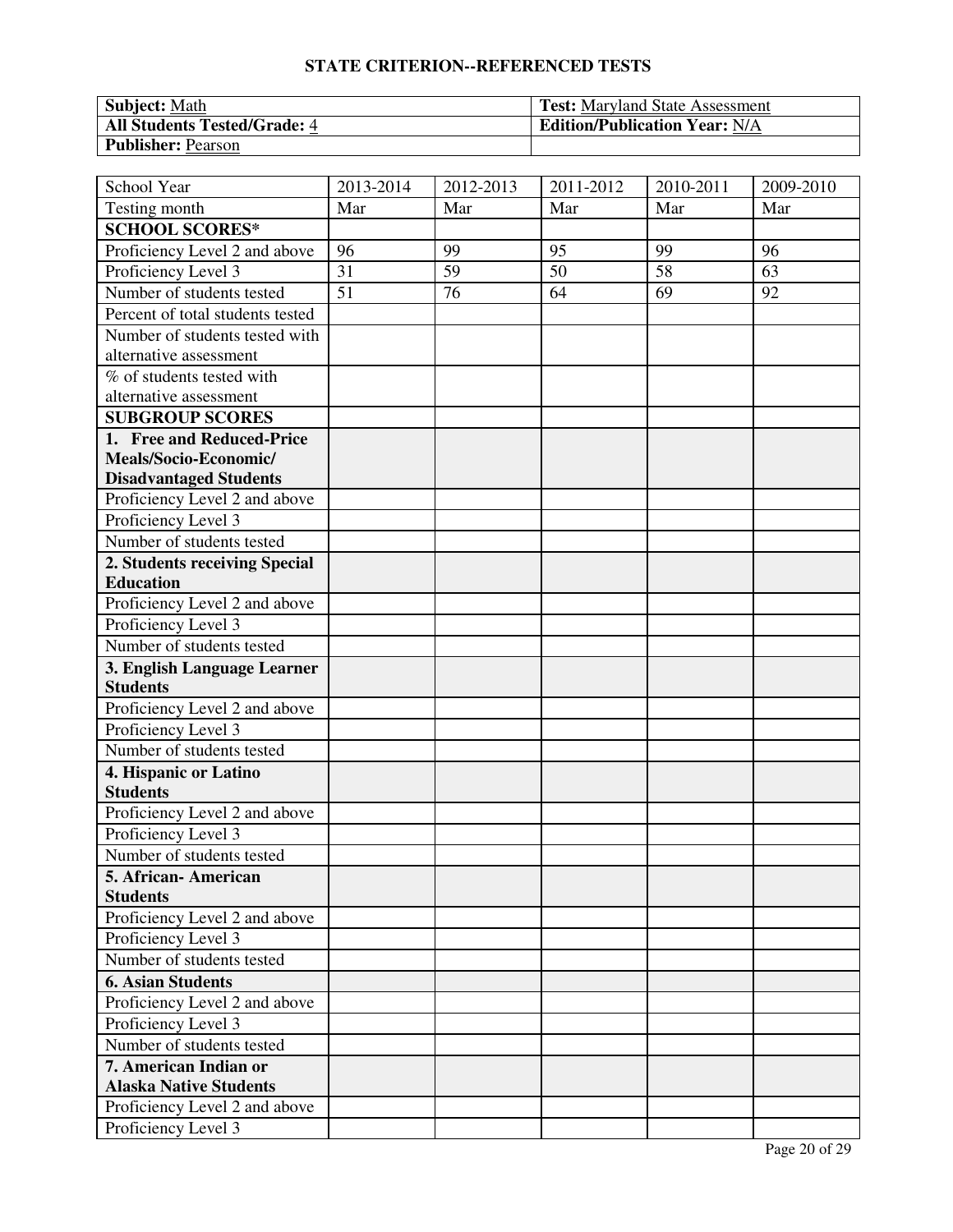| School Year                      | 2013-2014 | 2012-2013 | 2011-2012 | 2010-2011 | 2009-2010 |
|----------------------------------|-----------|-----------|-----------|-----------|-----------|
| Number of students tested        |           |           |           |           |           |
| 8. Native Hawaiian or other      |           |           |           |           |           |
| <b>Pacific Islander Students</b> |           |           |           |           |           |
| Proficiency Level 2 and above    |           |           |           |           |           |
| Proficiency Level 3              |           |           |           |           |           |
| Number of students tested        |           |           |           |           |           |
| 9. White Students                |           |           |           |           |           |
| Proficiency Level 2 and above    | 98        | 98        | 95        | 98        | 97        |
| Proficiency Level 3              | 33        | 54        | 53        | 59        | 54        |
| Number of students tested        | 46        | 61        | 57        | 61        | 79        |
| <b>10. Two or More Races</b>     |           |           |           |           |           |
| identified Students              |           |           |           |           |           |
| Proficiency Level 2 and above    |           |           |           |           |           |
| Proficiency Level 3              |           |           |           |           |           |
| Number of students tested        |           |           |           |           |           |
| 11. Other 1: Other 1             |           |           |           |           |           |
| Proficiency Level 2 and above    |           |           |           |           |           |
| Proficiency Level 3              |           |           |           |           |           |
| Number of students tested        |           |           |           |           |           |
| 12. Other 2: Other 2             |           |           |           |           |           |
| Proficiency Level 2 and above    |           |           |           |           |           |
| Proficiency Level 3              |           |           |           |           |           |
| Number of students tested        |           |           |           |           |           |
| 13. Other 3: Other 3             |           |           |           |           |           |
| Proficiency Level 2 and above    |           |           |           |           |           |
| Proficiency Level 3              |           |           |           |           |           |
| Number of students tested        |           |           |           |           |           |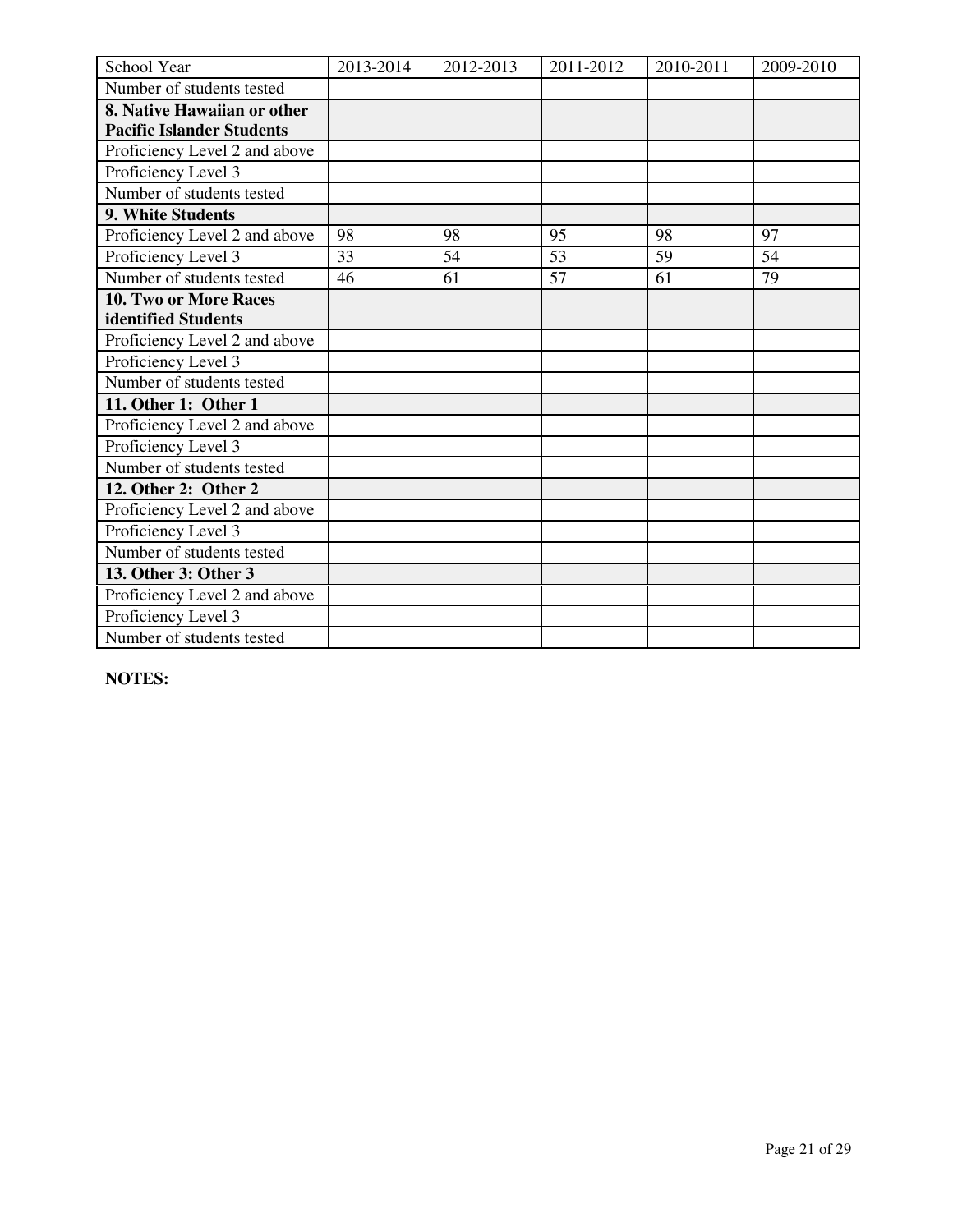| <b>Subject:</b> Math                | <b>Test:</b> Maryland State Assessment |
|-------------------------------------|----------------------------------------|
| <b>All Students Tested/Grade: 5</b> | <b>Edition/Publication Year: N/A</b>   |
| <b>Publisher: Pearson</b>           |                                        |

| School Year                                          | 2013-2014      | 2012-2013      | 2011-2012      | 2010-2011      | 2009-2010      |
|------------------------------------------------------|----------------|----------------|----------------|----------------|----------------|
| Testing month                                        | Mar            | Mar            | Mar            | Mar            | Mar            |
| <b>SCHOOL SCORES*</b>                                |                |                |                |                |                |
| Proficiency Level 2 and above                        | 95             | 89             | 96             | 84             | 83             |
| Proficiency Level 3                                  | 15             | 9              | 47             | 24             | 22             |
| Number of students tested                            | 78             | 64             | 71             | 94             | 93             |
| Percent of total students tested                     | 100            | 100            | 100            | 100            | 100            |
| Number of students tested with                       |                |                |                |                |                |
| alternative assessment                               |                |                |                |                |                |
| % of students tested with                            | $\overline{0}$ | $\overline{0}$ | $\overline{0}$ | $\overline{0}$ | $\overline{0}$ |
| alternative assessment                               |                |                |                |                |                |
| <b>SUBGROUP SCORES</b>                               |                |                |                |                |                |
| 1. Free and Reduced-Price                            |                |                |                |                |                |
| Meals/Socio-Economic/                                |                |                |                |                |                |
| <b>Disadvantaged Students</b>                        |                |                |                |                |                |
| Proficiency Level 2 and above                        |                |                |                |                |                |
| Proficiency Level 3                                  |                |                |                |                |                |
| Number of students tested                            |                |                |                |                |                |
| 2. Students receiving Special                        |                |                |                |                |                |
| <b>Education</b>                                     |                |                |                |                |                |
| Proficiency Level 2 and above                        |                |                |                |                |                |
| Proficiency Level 3                                  |                |                |                |                |                |
| Number of students tested                            |                |                |                |                |                |
| 3. English Language Learner                          |                |                |                |                |                |
| <b>Students</b>                                      |                |                |                |                |                |
| Proficiency Level 2 and above                        |                |                |                |                |                |
| Proficiency Level 3                                  |                |                |                |                |                |
| Number of students tested                            |                |                |                |                |                |
| 4. Hispanic or Latino<br><b>Students</b>             |                |                |                |                |                |
|                                                      |                |                |                |                |                |
| Proficiency Level 2 and above<br>Proficiency Level 3 |                |                |                |                |                |
| Number of students tested                            |                |                |                |                |                |
| 5. African- American                                 |                |                |                |                |                |
| <b>Students</b>                                      |                |                |                |                |                |
| Proficiency Level 2 and above                        |                |                |                |                |                |
| Proficiency Level 3                                  |                |                |                |                |                |
| Number of students tested                            |                |                |                |                |                |
| <b>6. Asian Students</b>                             |                |                |                |                |                |
| Proficiency Level 2 and above                        |                |                |                |                |                |
| Proficiency Level 3                                  |                |                |                |                |                |
| Number of students tested                            |                |                |                |                |                |
| 7. American Indian or                                |                |                |                |                |                |
| <b>Alaska Native Students</b>                        |                |                |                |                |                |
| Proficiency Level 2 and above                        |                |                |                |                |                |
| Proficiency Level 3                                  |                |                |                |                |                |
|                                                      |                |                |                |                |                |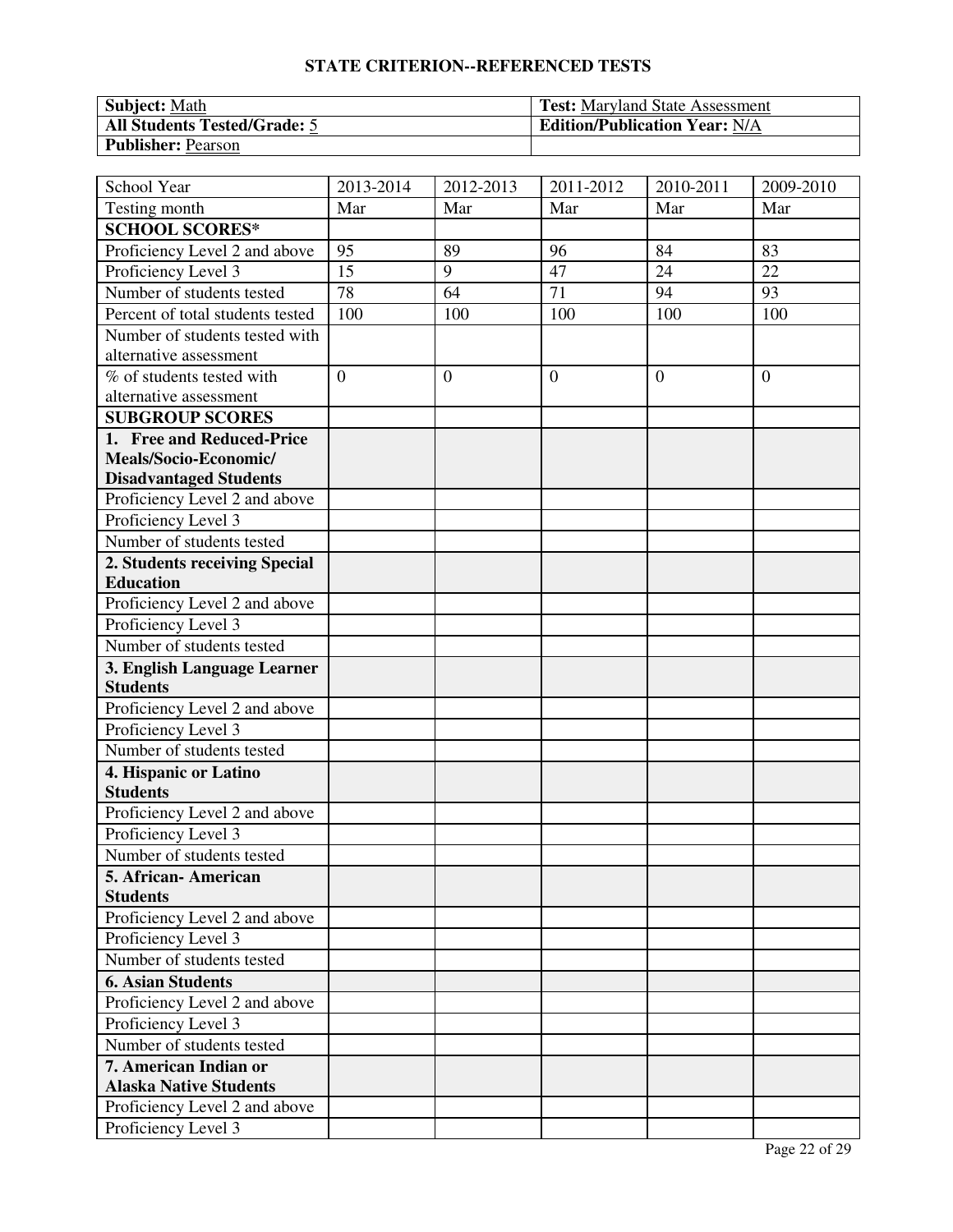| School Year                      | 2013-2014 | 2012-2013 | 2011-2012 | 2010-2011 | 2009-2010 |
|----------------------------------|-----------|-----------|-----------|-----------|-----------|
| Number of students tested        |           |           |           |           |           |
| 8. Native Hawaiian or other      |           |           |           |           |           |
| <b>Pacific Islander Students</b> |           |           |           |           |           |
| Proficiency Level 2 and above    |           |           |           |           |           |
| Proficiency Level 3              |           |           |           |           |           |
| Number of students tested        |           |           |           |           |           |
| 9. White Students                |           |           |           |           |           |
| Proficiency Level 2 and above    | 95        | 86        | 95        | 85        | 83        |
| Proficiency Level 3              | 14        | 9         | 44        | 23        | 23        |
| Number of students tested        | 63        | 57        | 63        | 81        | 88        |
| 10. Two or More Races            |           |           |           |           |           |
| identified Students              |           |           |           |           |           |
| Proficiency Level 2 and above    |           |           |           |           |           |
| Proficiency Level 3              |           |           |           |           |           |
| Number of students tested        |           |           |           |           |           |
| 11. Other 1: Other 1             |           |           |           |           |           |
| Proficiency Level 2 and above    |           |           |           |           |           |
| Proficiency Level 3              |           |           |           |           |           |
| Number of students tested        |           |           |           |           |           |
| 12. Other 2: Other 2             |           |           |           |           |           |
| Proficiency Level 2 and above    |           |           |           |           |           |
| Proficiency Level 3              |           |           |           |           |           |
| Number of students tested        |           |           |           |           |           |
| 13. Other 3: Other 3             |           |           |           |           |           |
| Proficiency Level 2 and above    |           |           |           |           |           |
| Proficiency Level 3              |           |           |           |           |           |
| Number of students tested        |           |           |           |           |           |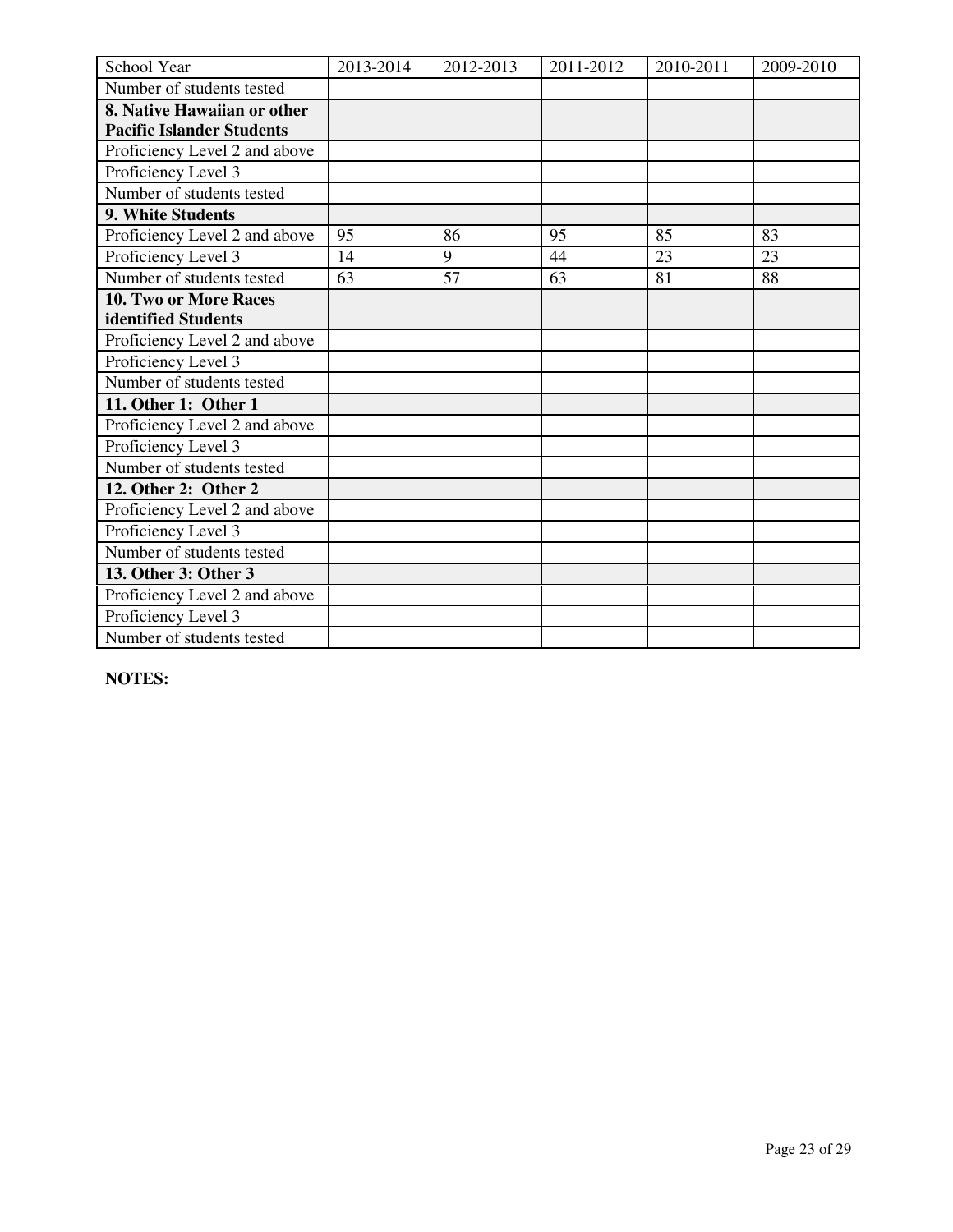| <b>Subject:</b> Reading/ELA         | <b>Test:</b> Maryland State Assessment |
|-------------------------------------|----------------------------------------|
| <b>All Students Tested/Grade: 3</b> | <b>Edition/Publication Year: N/A</b>   |
| <b>Publisher: Pearson</b>           |                                        |

| School Year                      | 2013-2014      | 2012-2013    | 2011-2012       | 2010-2011 | 2009-2010      |
|----------------------------------|----------------|--------------|-----------------|-----------|----------------|
| Testing month                    | Mar            | Mar          | Mar             | Mar       | Mar            |
| <b>SCHOOL SCORES*</b>            |                |              |                 |           |                |
| Proficiency Level 2 and above    | 95             | 92           | 99              | 98        | 95             |
| Proficiency Level 3              | 22             | 23           | 39              | 11        | 26             |
| Number of students tested        | 55             | 77           | $\overline{75}$ | 64        | 73             |
| Percent of total students tested | 100            | 100          | 100             | 100       | 100            |
| Number of students tested with   |                |              |                 |           |                |
| alternative assessment           |                |              |                 |           |                |
| % of students tested with        | $\overline{0}$ | $\mathbf{0}$ | $\overline{0}$  | $\theta$  | $\overline{0}$ |
| alternative assessment           |                |              |                 |           |                |
| <b>SUBGROUP SCORES</b>           |                |              |                 |           |                |
| 1. Free and Reduced-Price        |                |              |                 |           |                |
| Meals/Socio-Economic/            |                |              |                 |           |                |
| <b>Disadvantaged Students</b>    |                |              |                 |           |                |
| Proficiency Level 2 and above    |                |              |                 |           |                |
| Proficiency Level 3              |                |              |                 |           |                |
| Number of students tested        |                |              |                 |           |                |
| 2. Students receiving Special    |                |              |                 |           |                |
| <b>Education</b>                 |                |              |                 |           |                |
| Proficiency Level 2 and above    |                |              |                 |           |                |
| Proficiency Level 3              |                |              |                 |           |                |
| Number of students tested        |                |              |                 |           |                |
| 3. English Language Learner      |                |              |                 |           |                |
| <b>Students</b>                  |                |              |                 |           |                |
| Proficiency Level 2 and above    |                |              |                 |           |                |
| Proficiency Level 3              |                |              |                 |           |                |
| Number of students tested        |                |              |                 |           |                |
| 4. Hispanic or Latino            |                |              |                 |           |                |
| <b>Students</b>                  |                |              |                 |           |                |
| Proficiency Level 2 and above    |                |              |                 |           |                |
| Proficiency Level 3              |                |              |                 |           |                |
| Number of students tested        |                |              |                 |           |                |
| 5. African-American              |                |              |                 |           |                |
| <b>Students</b>                  |                |              |                 |           |                |
| Proficiency Level 2 and above    |                |              |                 |           |                |
| Proficiency Level 3              |                |              |                 |           |                |
| Number of students tested        |                |              |                 |           |                |
| <b>6. Asian Students</b>         |                |              |                 |           |                |
| Proficiency Level 2 and above    |                |              |                 |           |                |
| Proficiency Level 3              |                |              |                 |           |                |
| Number of students tested        |                |              |                 |           |                |
| 7. American Indian or            |                |              |                 |           |                |
| <b>Alaska Native Students</b>    |                |              |                 |           |                |
| Proficiency Level 2 and above    |                |              |                 |           |                |
| Proficiency Level 3              |                |              |                 |           |                |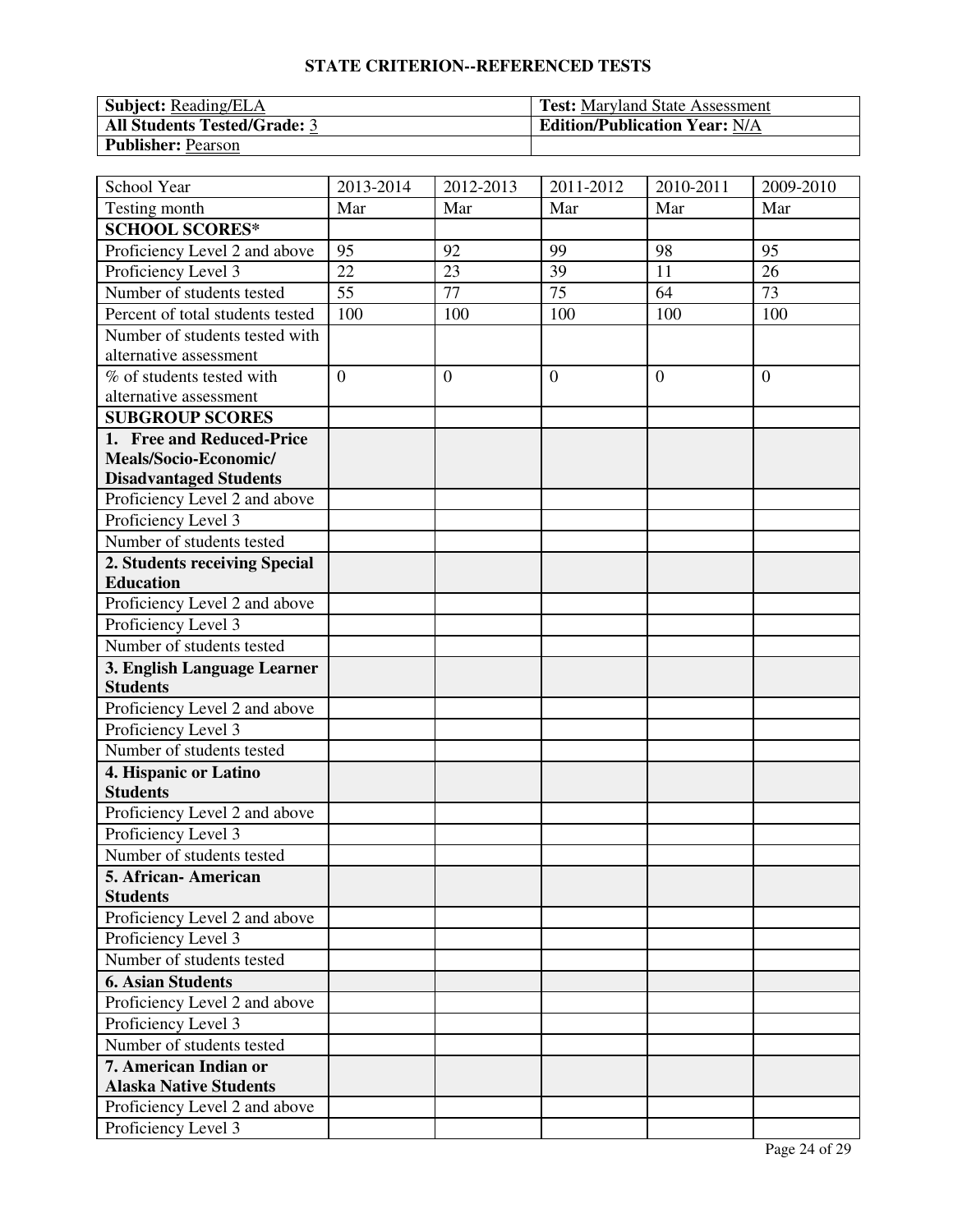| School Year                      | 2013-2014 | 2012-2013 | 2011-2012 | 2010-2011 | 2009-2010 |
|----------------------------------|-----------|-----------|-----------|-----------|-----------|
| Number of students tested        |           |           |           |           |           |
| 8. Native Hawaiian or other      |           |           |           |           |           |
| <b>Pacific Islander Students</b> |           |           |           |           |           |
| Proficiency Level 2 and above    |           |           |           |           |           |
| Proficiency Level 3              |           |           |           |           |           |
| Number of students tested        |           |           |           |           |           |
| 9. White Students                |           |           |           |           |           |
| Proficiency Level 2 and above    | 98        | 97        | 98        | 98        | 94        |
| Proficiency Level 3              | 23        | 18        | 41        | 11        | 29        |
| Number of students tested        | 40        | 68        | 61        | 57        | 65        |
| <b>10. Two or More Races</b>     |           |           |           |           |           |
| identified Students              |           |           |           |           |           |
| Proficiency Level 2 and above    |           |           |           |           |           |
| Proficiency Level 3              |           |           |           |           |           |
| Number of students tested        |           |           |           |           |           |
| 11. Other 1: Other 1             |           |           |           |           |           |
| Proficiency Level 2 and above    |           |           |           |           |           |
| Proficiency Level 3              |           |           |           |           |           |
| Number of students tested        |           |           |           |           |           |
| 12. Other 2: Other 2             |           |           |           |           |           |
| Proficiency Level 2 and above    |           |           |           |           |           |
| Proficiency Level 3              |           |           |           |           |           |
| Number of students tested        |           |           |           |           |           |
| 13. Other 3: Other 3             |           |           |           |           |           |
| Proficiency Level 2 and above    |           |           |           |           |           |
| Proficiency Level 3              |           |           |           |           |           |
| Number of students tested        |           |           |           |           |           |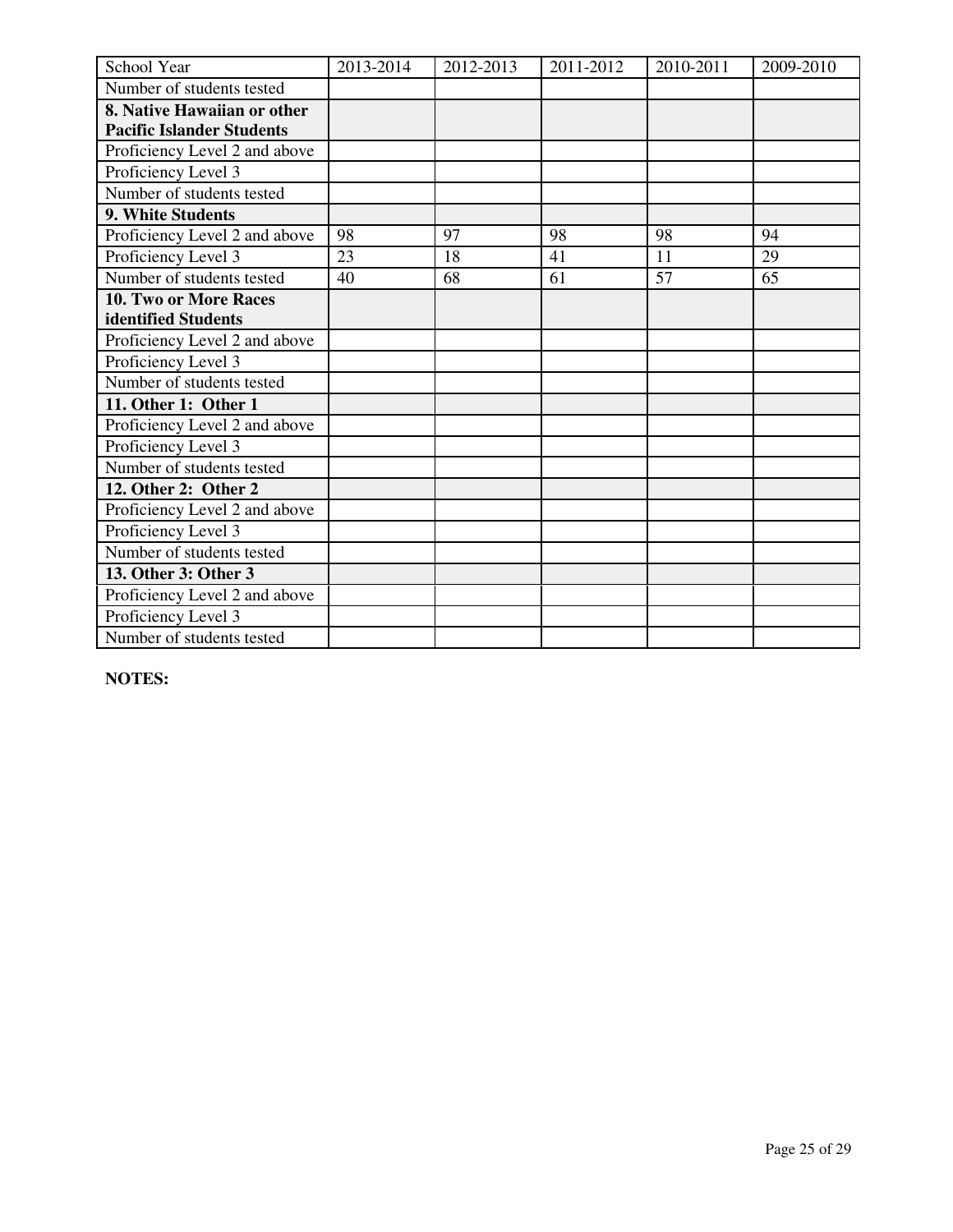| <b>Subject: Reading/ELA</b>         | <b>Test:</b> Maryland State ASsessment |
|-------------------------------------|----------------------------------------|
| <b>All Students Tested/Grade: 4</b> | <b>Edition/Publication Year: N/A</b>   |
| <b>Publisher: Pearson</b>           |                                        |

| School Year                                          | 2013-2014       | 2012-2013    | 2011-2012      | 2010-2011 | 2009-2010      |
|------------------------------------------------------|-----------------|--------------|----------------|-----------|----------------|
| Testing month                                        | Mar             | Mar          | Mar            | Mar       | Mar            |
| <b>SCHOOL SCORES*</b>                                |                 |              |                |           |                |
| Proficiency Level 2 and above                        | 97              | 99           | 97             | 96        | 97             |
| Proficiency Level 3                                  | 39              | 38           | 32             | 42        | 47             |
| Number of students tested                            | $\overline{77}$ | 76           | 64             | 69        | 92             |
| Percent of total students tested                     | 100             | 100          | 100            | 100       | 100            |
| Number of students tested with                       |                 |              |                |           |                |
| alternative assessment                               |                 |              |                |           |                |
| % of students tested with                            | $\overline{0}$  | $\mathbf{0}$ | $\overline{0}$ | $\theta$  | $\overline{0}$ |
| alternative assessment                               |                 |              |                |           |                |
| <b>SUBGROUP SCORES</b>                               |                 |              |                |           |                |
| 1. Free and Reduced-Price                            |                 |              |                |           |                |
| Meals/Socio-Economic/                                |                 |              |                |           |                |
| <b>Disadvantaged Students</b>                        |                 |              |                |           |                |
| Proficiency Level 2 and above                        |                 |              |                |           |                |
| Proficiency Level 3                                  |                 |              |                |           |                |
| Number of students tested                            |                 |              |                |           |                |
| 2. Students receiving Special                        |                 |              |                |           |                |
| <b>Education</b>                                     |                 |              |                |           |                |
| Proficiency Level 2 and above                        |                 |              |                |           |                |
| Proficiency Level 3                                  |                 |              |                |           |                |
| Number of students tested                            |                 |              |                |           |                |
| 3. English Language Learner                          |                 |              |                |           |                |
| <b>Students</b>                                      |                 |              |                |           |                |
| Proficiency Level 2 and above                        |                 |              |                |           |                |
| Proficiency Level 3                                  |                 |              |                |           |                |
| Number of students tested                            |                 |              |                |           |                |
| 4. Hispanic or Latino                                |                 |              |                |           |                |
| <b>Students</b>                                      |                 |              |                |           |                |
| Proficiency Level 2 and above                        |                 |              |                |           |                |
| Proficiency Level 3                                  |                 |              |                |           |                |
| Number of students tested                            |                 |              |                |           |                |
| 5. African-American                                  |                 |              |                |           |                |
| <b>Students</b>                                      |                 |              |                |           |                |
| Proficiency Level 2 and above                        |                 |              |                |           |                |
| Proficiency Level 3<br>Number of students tested     |                 |              |                |           |                |
| <b>6. Asian Students</b>                             |                 |              |                |           |                |
|                                                      |                 |              |                |           |                |
| Proficiency Level 2 and above                        |                 |              |                |           |                |
| Proficiency Level 3                                  |                 |              |                |           |                |
| Number of students tested                            |                 |              |                |           |                |
| 7. American Indian or                                |                 |              |                |           |                |
| <b>Alaska Native Students</b>                        |                 |              |                |           |                |
| Proficiency Level 2 and above<br>Proficiency Level 3 |                 |              |                |           |                |
|                                                      |                 |              |                |           |                |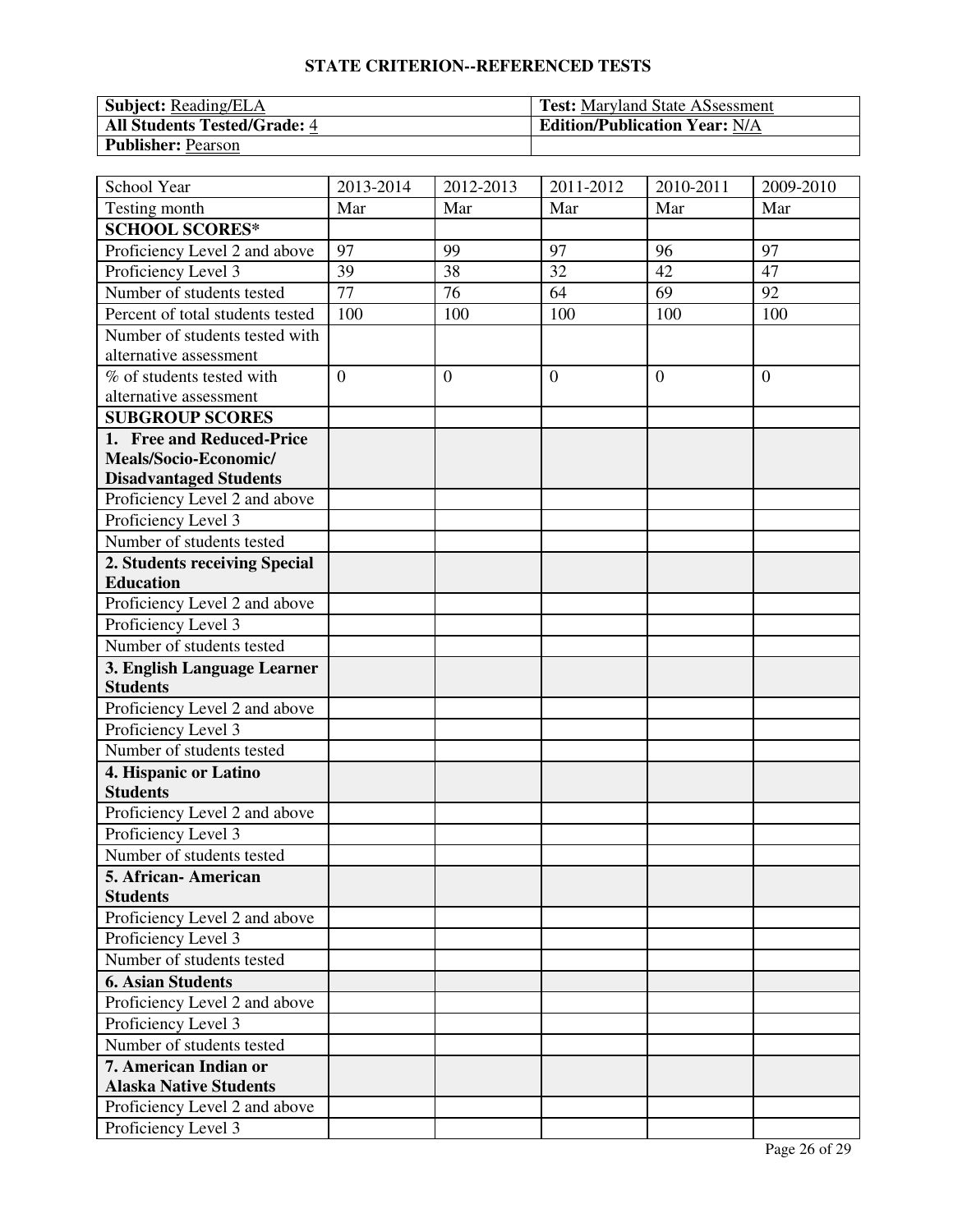| School Year                      | 2013-2014 | 2012-2013 | 2011-2012 | 2010-2011 | 2009-2010 |
|----------------------------------|-----------|-----------|-----------|-----------|-----------|
| Number of students tested        |           |           |           |           |           |
| 8. Native Hawaiian or other      |           |           |           |           |           |
| <b>Pacific Islander Students</b> |           |           |           |           |           |
| Proficiency Level 2 and above    |           |           |           |           |           |
| Proficiency Level 3              |           |           |           |           |           |
| Number of students tested        |           |           |           |           |           |
| 9. White Students                |           |           |           |           |           |
| Proficiency Level 2 and above    | 100       | 100       | 96        | 97        | 97        |
| Proficiency Level 3              | 43        | 38        | 33        | 44        | 46        |
| Number of students tested        | 68        | 61        | 57        | 61        | 79        |
| <b>10. Two or More Races</b>     |           |           |           |           |           |
| identified Students              |           |           |           |           |           |
| Proficiency Level 2 and above    |           |           |           |           |           |
| Proficiency Level 3              |           |           |           |           |           |
| Number of students tested        |           |           |           |           |           |
| 11. Other 1: Other 1             |           |           |           |           |           |
| Proficiency Level 2 and above    |           |           |           |           |           |
| Proficiency Level 3              |           |           |           |           |           |
| Number of students tested        |           |           |           |           |           |
| 12. Other 2: Other 2             |           |           |           |           |           |
| Proficiency Level 2 and above    |           |           |           |           |           |
| Proficiency Level 3              |           |           |           |           |           |
| Number of students tested        |           |           |           |           |           |
| 13. Other 3: Other 3             |           |           |           |           |           |
| Proficiency Level 2 and above    |           |           |           |           |           |
| Proficiency Level 3              |           |           |           |           |           |
| Number of students tested        |           |           |           |           |           |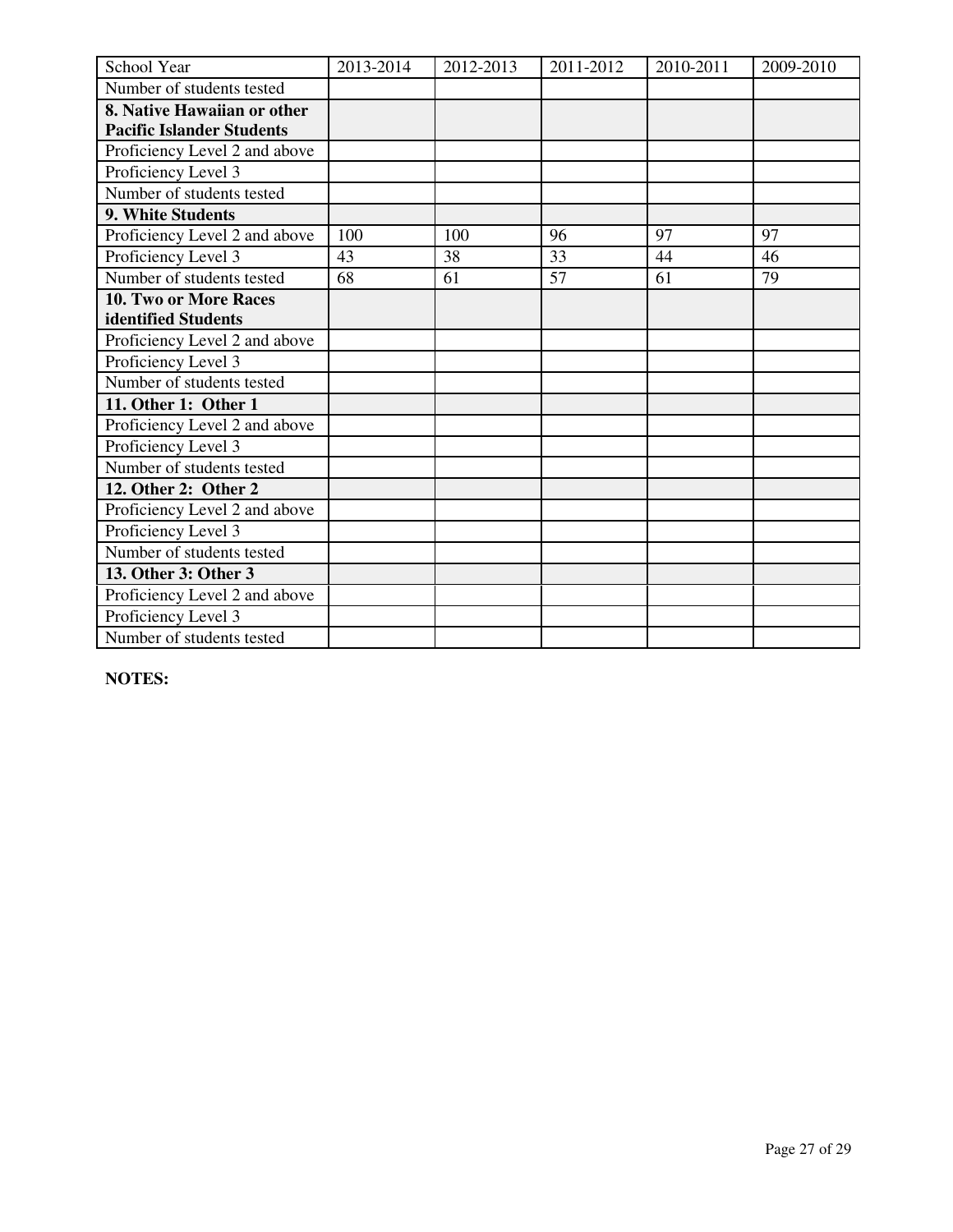| <b>Subject: Reading/ELA</b>         | <b>Test:</b> Maryland State Assessment |
|-------------------------------------|----------------------------------------|
| <b>All Students Tested/Grade: 5</b> | <b>Edition/Publication Year: N/A</b>   |
| <b>Publisher: Pearson</b>           |                                        |

| School Year                      | 2013-2014      | 2012-2013    | 2011-2012      | 2010-2011 | 2009-2010      |
|----------------------------------|----------------|--------------|----------------|-----------|----------------|
| Testing month                    | Mar            | Mar          | Mar            | Mar       | Mar            |
| <b>SCHOOL SCORES*</b>            |                |              |                |           |                |
| Proficiency Level 2 and above    | 97             | 95           | 99             | 99        | 97             |
| Proficiency Level 3              | 87             | 69           | 82             | 74        | 65             |
| Number of students tested        | 78             | 64           | 71             | 94        | 93             |
| Percent of total students tested | 100            | 100          | 100            | 100       | 100            |
| Number of students tested with   |                |              |                |           |                |
| alternative assessment           |                |              |                |           |                |
| % of students tested with        | $\overline{0}$ | $\mathbf{0}$ | $\overline{0}$ | $\theta$  | $\overline{0}$ |
| alternative assessment           |                |              |                |           |                |
| <b>SUBGROUP SCORES</b>           |                |              |                |           |                |
| 1. Free and Reduced-Price        |                |              |                |           |                |
| Meals/Socio-Economic/            |                |              |                |           |                |
| <b>Disadvantaged Students</b>    |                |              |                |           |                |
| Proficiency Level 2 and above    |                |              |                |           |                |
| Proficiency Level 3              |                |              |                |           |                |
| Number of students tested        |                |              |                |           |                |
| 2. Students receiving Special    |                |              |                |           |                |
| <b>Education</b>                 |                |              |                |           |                |
| Proficiency Level 2 and above    |                |              |                |           |                |
| Proficiency Level 3              |                |              |                |           |                |
| Number of students tested        |                |              |                |           |                |
| 3. English Language Learner      |                |              |                |           |                |
| <b>Students</b>                  |                |              |                |           |                |
| Proficiency Level 2 and above    |                |              |                |           |                |
| Proficiency Level 3              |                |              |                |           |                |
| Number of students tested        |                |              |                |           |                |
| 4. Hispanic or Latino            |                |              |                |           |                |
| <b>Students</b>                  |                |              |                |           |                |
| Proficiency Level 2 and above    |                |              |                |           |                |
| Proficiency Level 3              |                |              |                |           |                |
| Number of students tested        |                |              |                |           |                |
| 5. African-American              |                |              |                |           |                |
| <b>Students</b>                  |                |              |                |           |                |
| Proficiency Level 2 and above    |                |              |                |           |                |
| Proficiency Level 3              |                |              |                |           |                |
| Number of students tested        |                |              |                |           |                |
| <b>6. Asian Students</b>         |                |              |                |           |                |
| Proficiency Level 2 and above    |                |              |                |           |                |
| Proficiency Level 3              |                |              |                |           |                |
| Number of students tested        |                |              |                |           |                |
| 7. American Indian or            |                |              |                |           |                |
| <b>Alaska Native Students</b>    |                |              |                |           |                |
| Proficiency Level 2 and above    |                |              |                |           |                |
| Proficiency Level 3              |                |              |                |           |                |